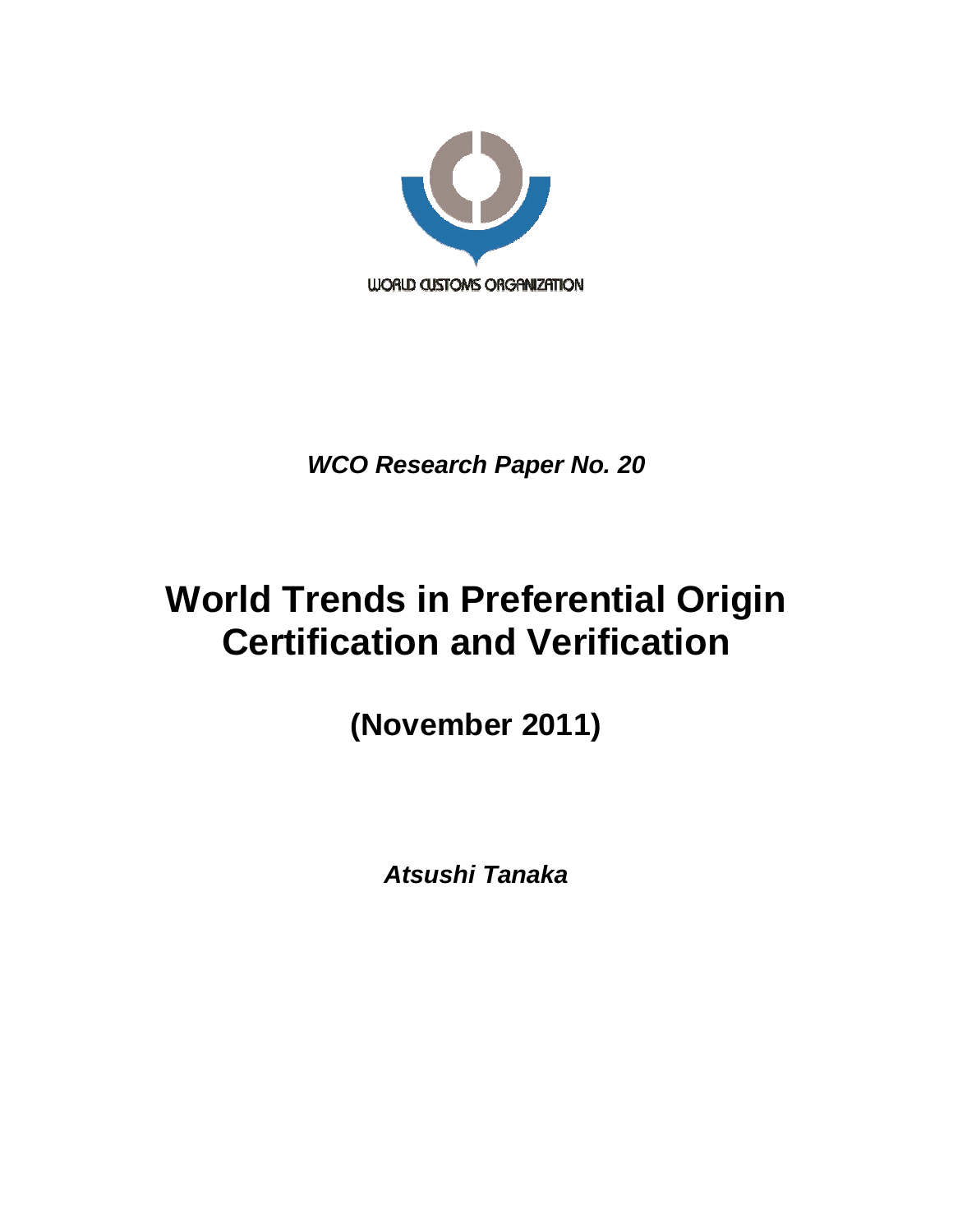#### **Abstract**

There are over 200 Free Trade Agreements (FTA) in force around the world today. According to the Origin Database developed by the WCO, 96% of the WCO Members are taking part in one or more FTAs, with an average of approximately 8 agreements per Member. The effective and efficient implementation of preferential rules of origin in FTAs is one of the major tasks for Member Customs administrations. The purpose of this study is to assist Members in their development and review of the implementation of preferential rules of origin by providing a snapshot on the trends in certification and verification.

The analysis of the information gathered through the survey shows that the certificate of origin issued by competent authorities is the prevailing type. The proof of origin issued by exporters is also widely accepted. Importer-based certification is utilized in very limited number. The Customs administrations that responded to the survey conduct verification by utilizing multiple methods. Among them, administrative cooperation seems to be the most frequently utilized method. While many administrations conduct verifications after release of the goods, some of them carry out verification only before release. The major challenges that the Customs administrations face are, among others, non-compliance to certification requirements, lack of standardized procedure for verification, and lack of capacity. The training of Customs officers is the key measure to tackle the challenges. Raising the awareness of the private sector and strengthening the cooperation with the competent authorities are also regarded as important factors for the way forward.

#### **Key words**

Preferential Rules of Origin, Certificate of Origin, Origin Verification, Free Trade Agreement

#### **Acknowledgements**

This paper was written by Atsushi Tanaka of the WCO's Tariff and Trade Directorate. The author expresses his special thanks to all survey participating WCO Members for their contributions. The author is grateful to Mette Azzam, Varduhi Tovmasyan, and Man-he Jo of the Origin Sub-Directorate and Tadashi Yasui of the Research and Strategies Unit for their suggestions.

#### **Disclaimer**

The WCO Research Paper Series disseminates the findings of work in progress to encourage the exchange of ideas about Customs issues. The views and opinions presented in this paper are those of the author and do not necessarily reflect the views or policies of the WCO or WCO Members.

#### **Note**

All WCO Research Papers are available on the WCO public website: www.wcoomd.org. The author may be contacted via communication@wcoomd.org.

----------------------------

Copyright © 2011 World Customs Organization. All rights reserved. Requests and enquiries concerning translation, reproduction and adaptation rights should be addressed to copyright@wcoomd.org.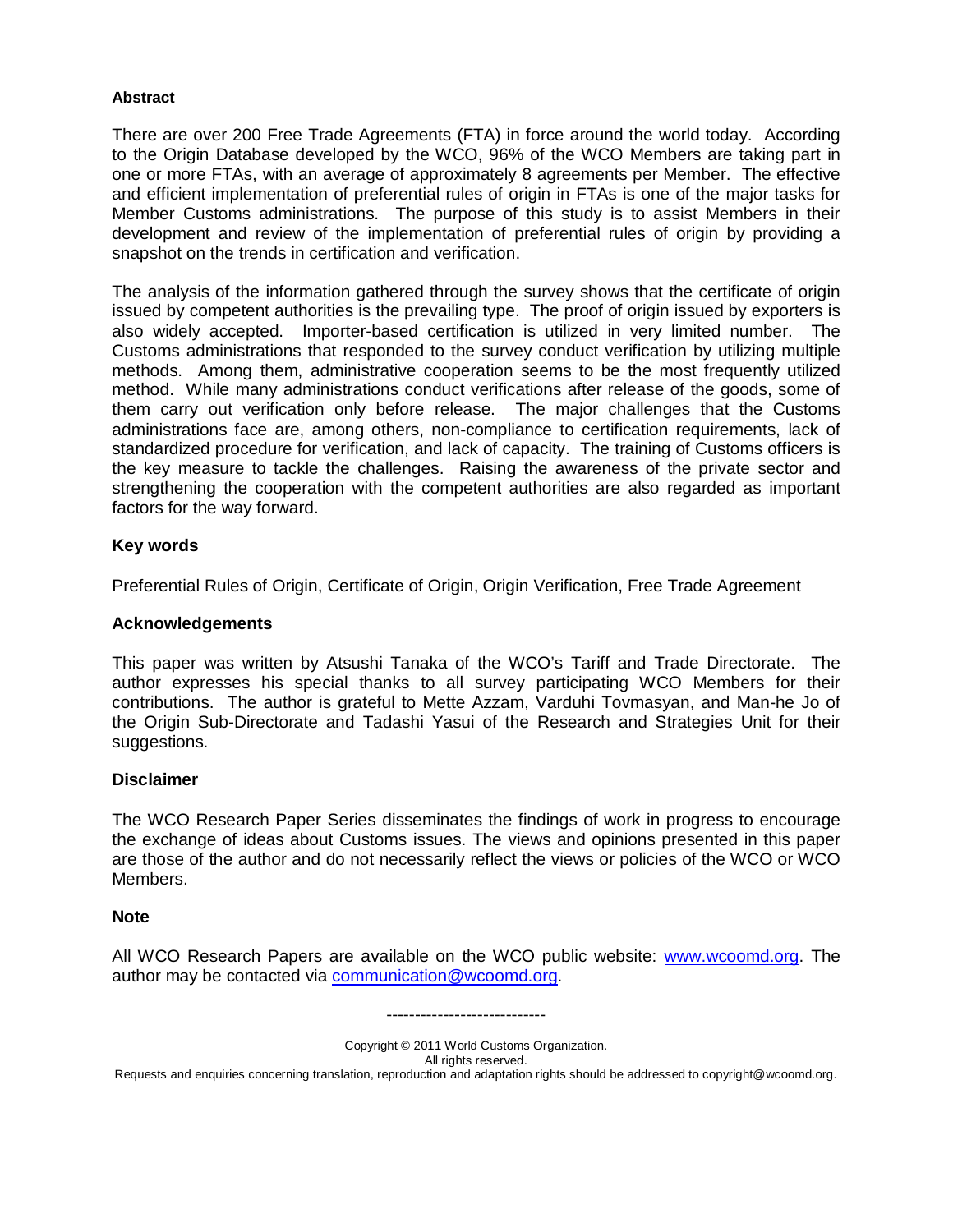# **Table of Contents**

| Type of proof<br>$\bullet$<br>Issuer of proof of origin<br>$\bullet$<br>Format: paper or electronic<br>$\bullet$<br>Frequency of submission<br>$\bullet$<br>Originality and timing<br>$\bullet$<br>Documentary examination<br>$\bullet$<br>Points to be checked at the documentary examination                     |  |  |
|--------------------------------------------------------------------------------------------------------------------------------------------------------------------------------------------------------------------------------------------------------------------------------------------------------------------|--|--|
| Motives for verification<br>$\bullet$<br>Verification channels<br>$\bullet$<br>Timing<br>$\bullet$<br>Verification visits<br>$\bullet$<br>Information provision<br>$\bullet$<br>Verification requests<br>$\bullet$<br>Provision of origin fraud information<br>$\bullet$<br>Measures to prevent fraud<br>$\bullet$ |  |  |
| <b>Current challenges</b><br>$\bullet$<br>Measures to tackle the challenges<br>$\bullet$<br>Capacity building plans<br>$\bullet$                                                                                                                                                                                   |  |  |
| 20                                                                                                                                                                                                                                                                                                                 |  |  |

**Appendix: Survey Questionnaire**

# **References**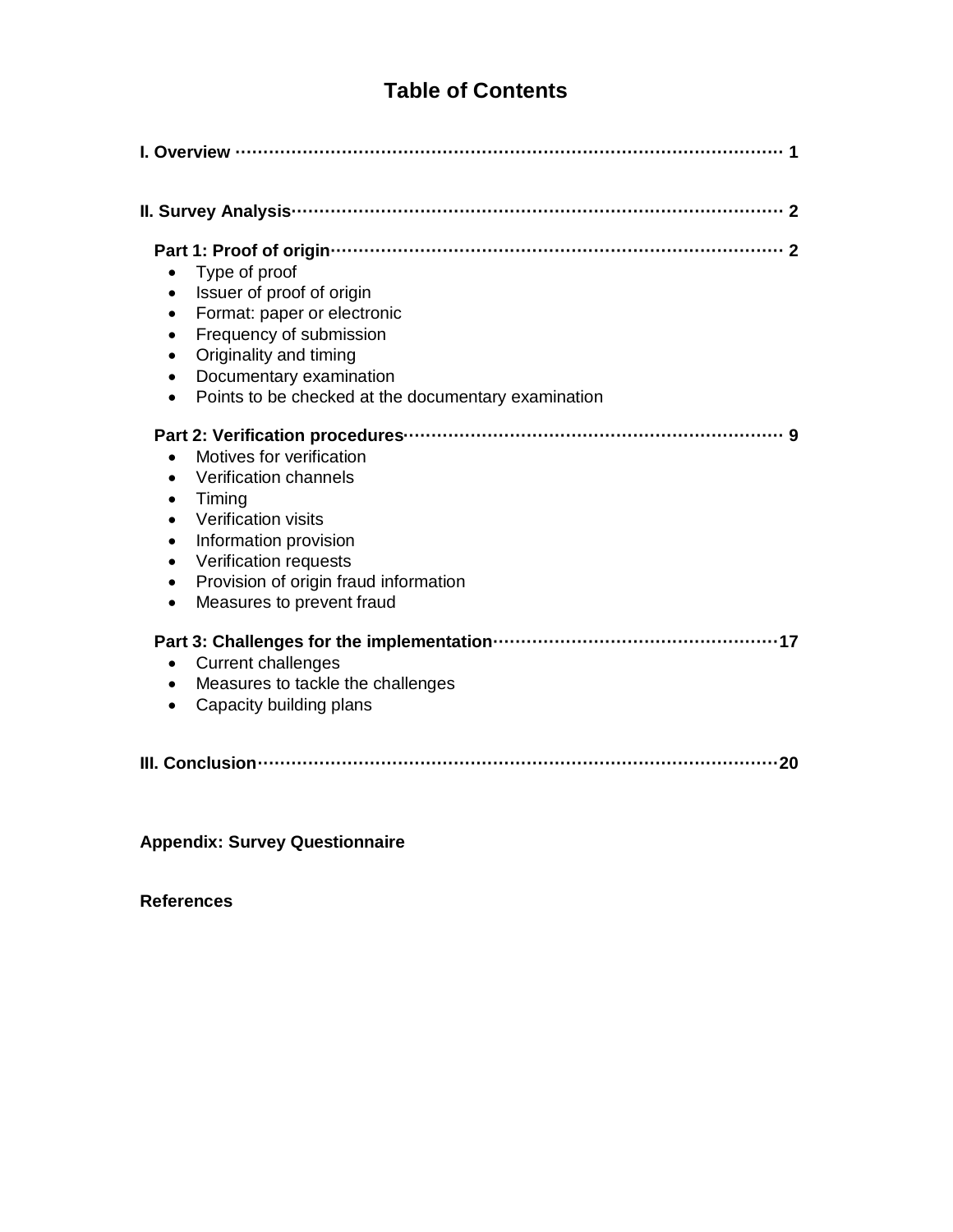# **I. Overview**

Preferential trade is a prominent feature of world trade. There are over 200 Free Trade Agreements (FTA) in force around the world today. According to an Origin Database developed by the World Customs Organization (WCO, 2011), 96% of WCO Members take part in one or more FTAs, with an average of approximately 8 agreements per Member. The rules of origin (ROO) differ from one agreement to another, including the rules on certification and verification in which the Customs administrations have a significant role.

Following the 2008 financial crisis, the need for assistance in the implementation of FTAs was identified as one of the key areas to be tackled to promote fair, effective, and efficient revenue collection at the border<sup>1</sup>. To that end in autumn 2010, the WCO Secretariat conducted a survey to get an overview on the various certification and verification methods.

This analysis constitutes a part of the *WCO Comparative Study on Preferential Rules of Origin* (WCO, 2010b). The study is value neutral and not intended to challenge existing origin legislation of any WCO Member.

The purpose of the study is to assist Members in their development and review of the implementation of preferential rules of origin by providing a snapshot on the trends on the implementation of certification and verification of FTAs. The study also aims at identifying the difficulties faced by the Members. The findings will be regarded as reference in the future technical assistance activities.

The WCO Secretariat has sent out a questionnaire to all WCO Members in October 2010. The questionnaire was prepared in English, French and Spanish. The questionnaire appears as appendix to this paper. The survey has a total of 19 questions which are grouped into three parts, namely: Part 1 Proof of preferential origin; Part 2 Procedures for verification of proofs of origin; and Part 3 Challenges for the implementation of preferential ROO.

Out of 177 WCO Member Customs administrations, 109 responses were analyzed for this study. The number of FTAs covered by the responding Members equals approximately 86% of all the FTAs in which the WCO Members participate.

 1 The WCO has launched the Revenue Package initiative in response to Members' concerns over declining revenue returns in the context of the global financial crisis of 2008 and falling duty rates. It consists of all available tools and instruments relevant to revenue collection by Customs around 6 topics: Trade Facilitation; Customs Valuation; Harmonized System; Origin; Compliance; and Capacity Building and Training. In order to overcome the Members' key concerns identified through regional workshops, an Action Plan was developed, in which technical assistance to implement and verify preferential rules of origin of new Free Trade Agreements (FTA) is addressed as one of the key topics (WCO, 2009; 2010a).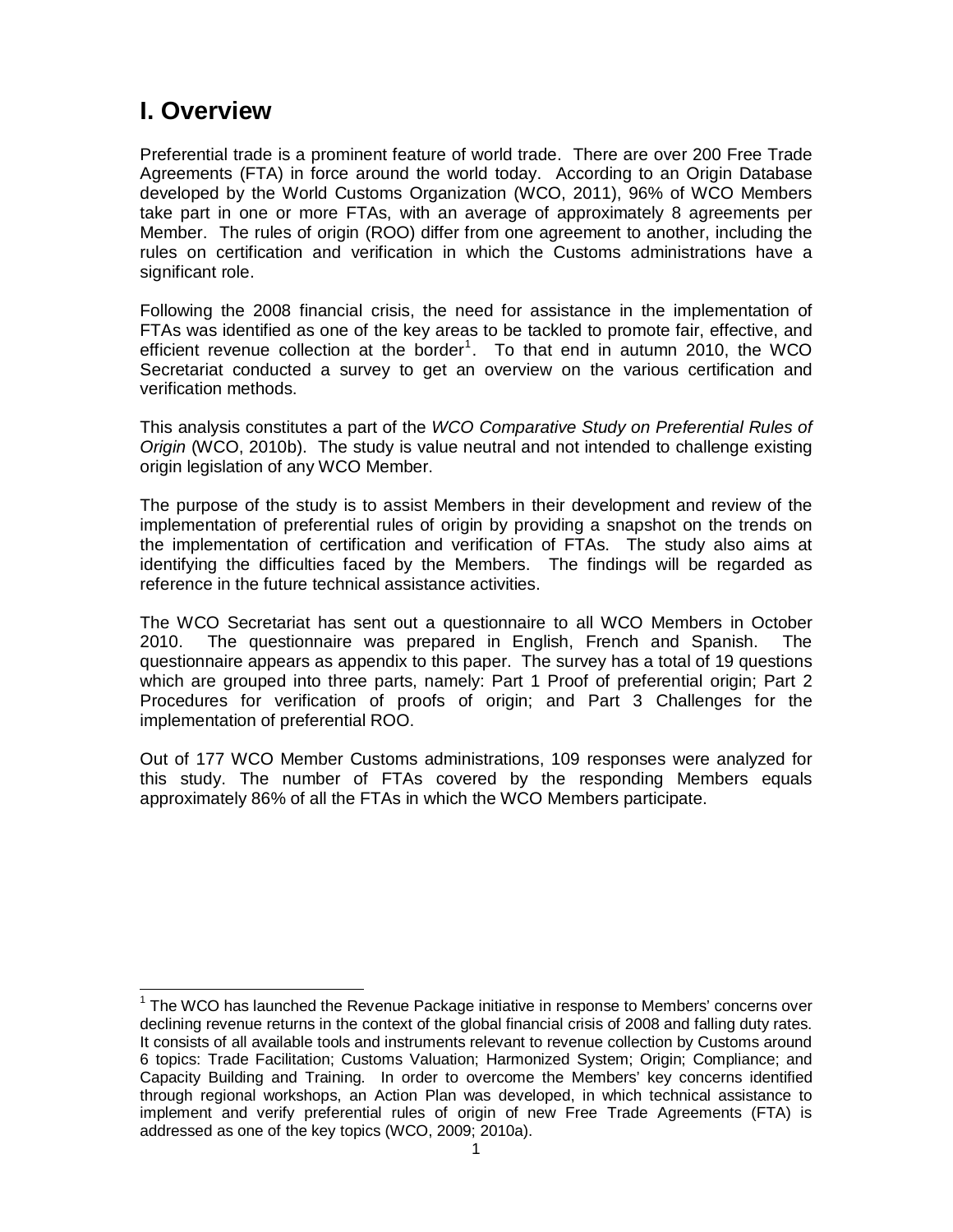# **II. Survey Analysis**

The findings of the survey are analyzed following the sequence of the questionnaire. Out of the 114 respondents, 5 of them did not provide sufficient information to be analyzed. The percentage outcomes refer to the ratio of responses to each choice of question divided by the total number of Customs administrations that responded to the respective questions.

# **Part 1: Proof of origin**

This part provides an overview on the types of certification as well as how the proof of origin is processed at import.

## *Key findings:*

- 1. A certificate of origin is the leading type of proof, while many utilize a declaration on the commercial invoice as an option.
- 2. Customs of the exporting country and exporters are the leading types of issuer of certificates of origin.
- 3. Categorizing the issuers according to their characteristics, competent authority certification is the prevailing type. Exporter/producer self-certification is widely accepted, while importer based certification is utilized in very limited number.
- 4. It was observed that the surveyed Customs administrations generally require the proof of origin in paper format – all responding Customs administrations require the proof of origin in paper format. Electronic certificates are accepted in very limited cases.
- 5. The vast majority of the surveyed Customs administrations do not accept copies of the proof of origin. In principle, the originals are required at the time of the import.
- 6. A majority of the surveyed Customs administrations require a proof of origin for every single shipment. Low value shipments and travelers luggage were raised as examples for exemption.
- 7. More than half of the surveyed Customs administrations carry out the documentary examinations of the certificates of origin on high risk shipments or based on risk analysis. On the other hand, a certain portion of them examine all certificates.
- 8. In principle, the surveyed Customs administrations use all available information when conducting documentary examinations.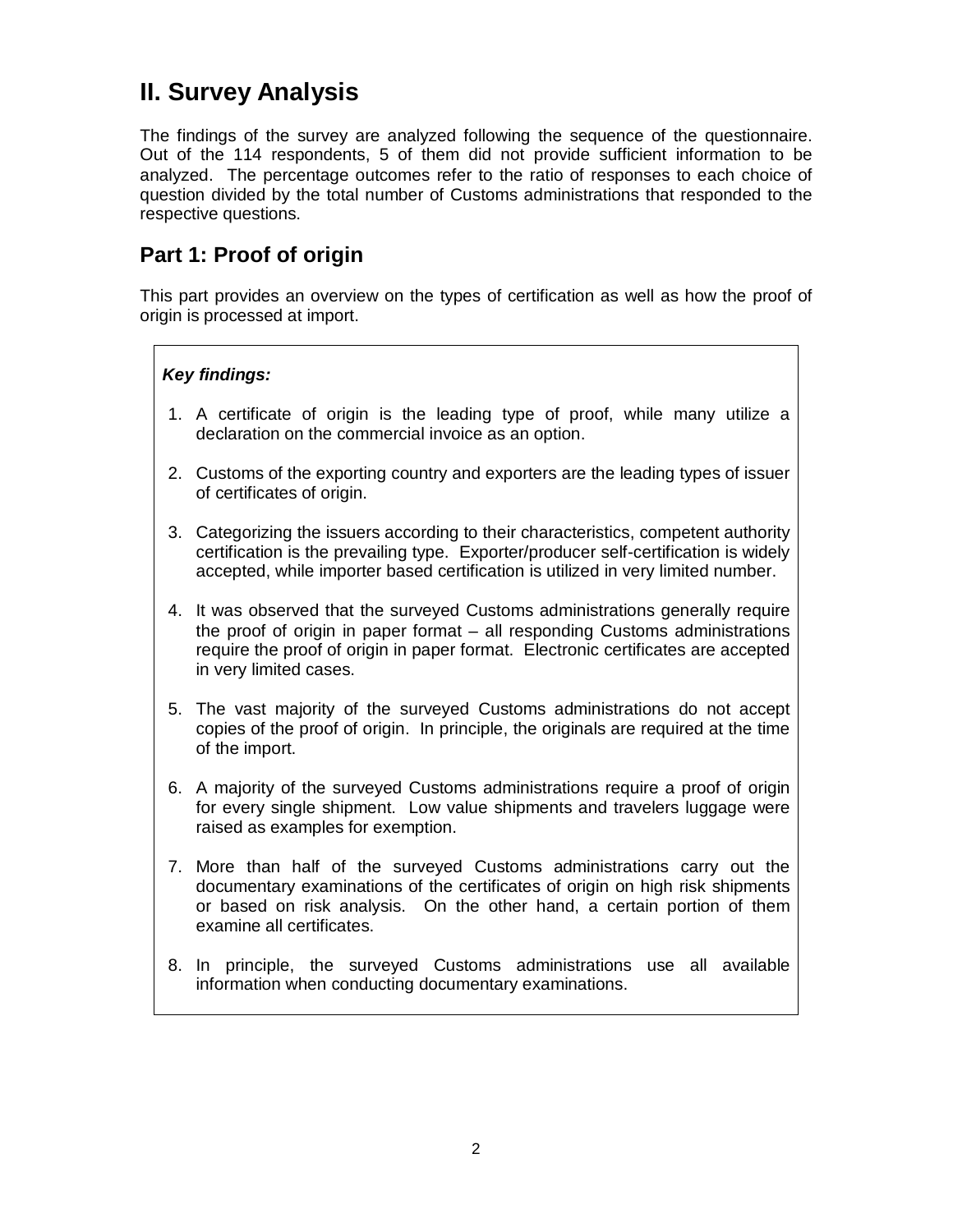# *Type of proof*

A certificate of origin seems to be the most commonly required type of proof, while many Customs administrations utilize a declaration on the commercial invoice as an option.

Out of the 109 Customs administrations that responded to the question on the type of proof required to claim for preferential treatment:

- 103 (94%) indicated that a certificate of origin is required;
- 56 (51%) indicated that a declaration on invoice is acceptable;
- $\bullet$  8 (7%) indicated that they have other types.



*Figure 1*

*\* Note: the sum of the percentages exceeds 100% because some administrations indicated two or more of the choices.*

Among the ones that indicated "other", 2 administrations have mentioned the importer having sufficient information to certify. Others described that it would depend on the agreement, or raised supplementary commercial documents such as a bill of lading.

## *Issuer of proof of origin*

As for the issuer of the proof of origin, the Customs of exporting country and the exporters seem to be the leading ones.

Out of the 109 Customs administrations that responded to the question on the issuer of the proof of origin, the entities indicated are:

- Chamber of commerce, 25 (23%);
- Customs of exporting country, 67 (61%);
- Exporter, 53 (49%);
- Producer, 13 (12%);
- $\bullet$  Importer, 5 (5%);
- Other, 24 (22%).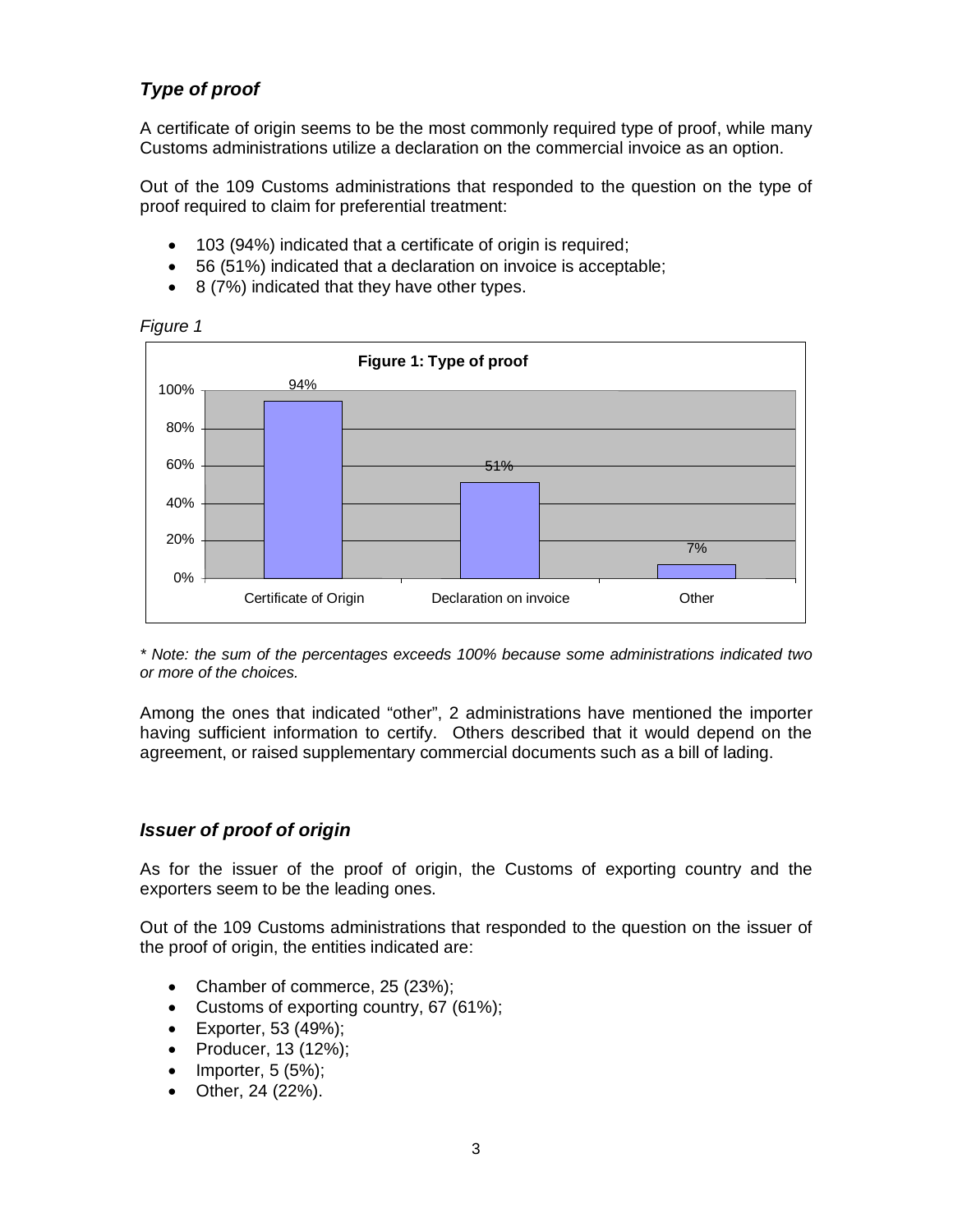



*\* Note: the sum of the percentages exceeds 100% because some administrations indicated two or more of the choices.*

If the issuers are categorized by their characteristics, the issuance by the competent authorities can be regarded as the most commonly accepted. The issuers can be categorized into the following three types according to their characteristics. The types and the percentages are:

- Competent authority certification, which includes Customs of the exporting country, chamber of commerce, and other government agencies specified in the choice 'other', 98 (90%):
- Self-certification by an exporter or producer the exporting country, 54 (50%);
- Importer-based certification, 5 (5%).



*Figure 3*

*\* Note: the sum of the percentages exceeds 100% because some administrations indicated two or more of the choices.*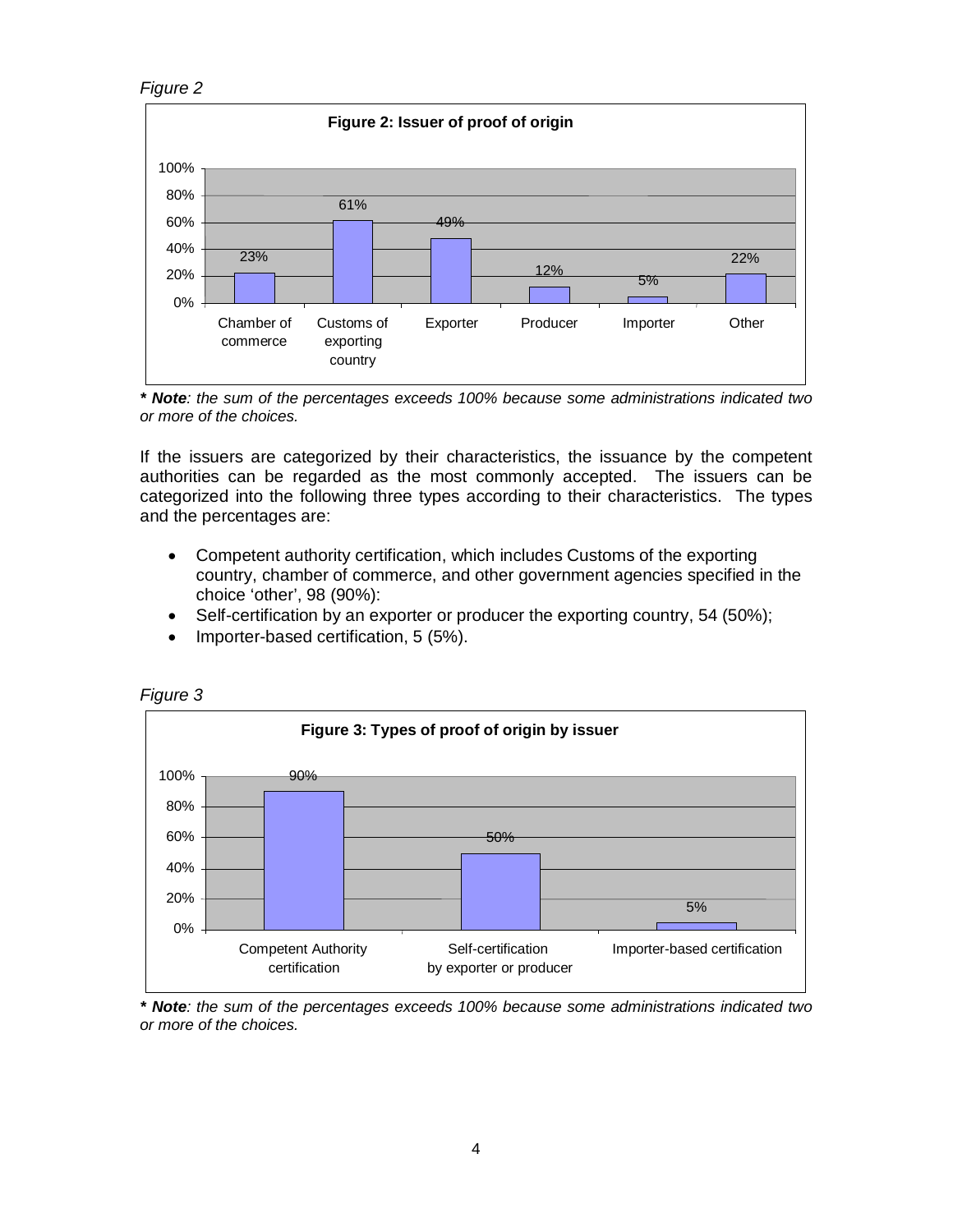## *Format: paper or electronic*

Out of the 108 Customs administrations that responded to the question on the format of the proof of origin, 100% indicated that they accepted a proof of origin in paper format. 5 (5%) indicated that an electronic format was acceptable as well.

*\* Note: the sum of the percentages exceeds 100% because some administrations indicated on two or more of the choices.*

## *Frequency of submission*

Out of the 109 Customs administrations that responded to the question on whether a proof of origin is required for every single shipment, 65 (60%) indicated that a proof of origin was required for every single shipment. 44 (40%) indicated that it was not necessarily required every time.





The main reasons indicated for not requiring a proof of origin every time were exemption for the following:

- Low value shipments;
- Low valued small packages from private persons to private persons;
- Private luggage.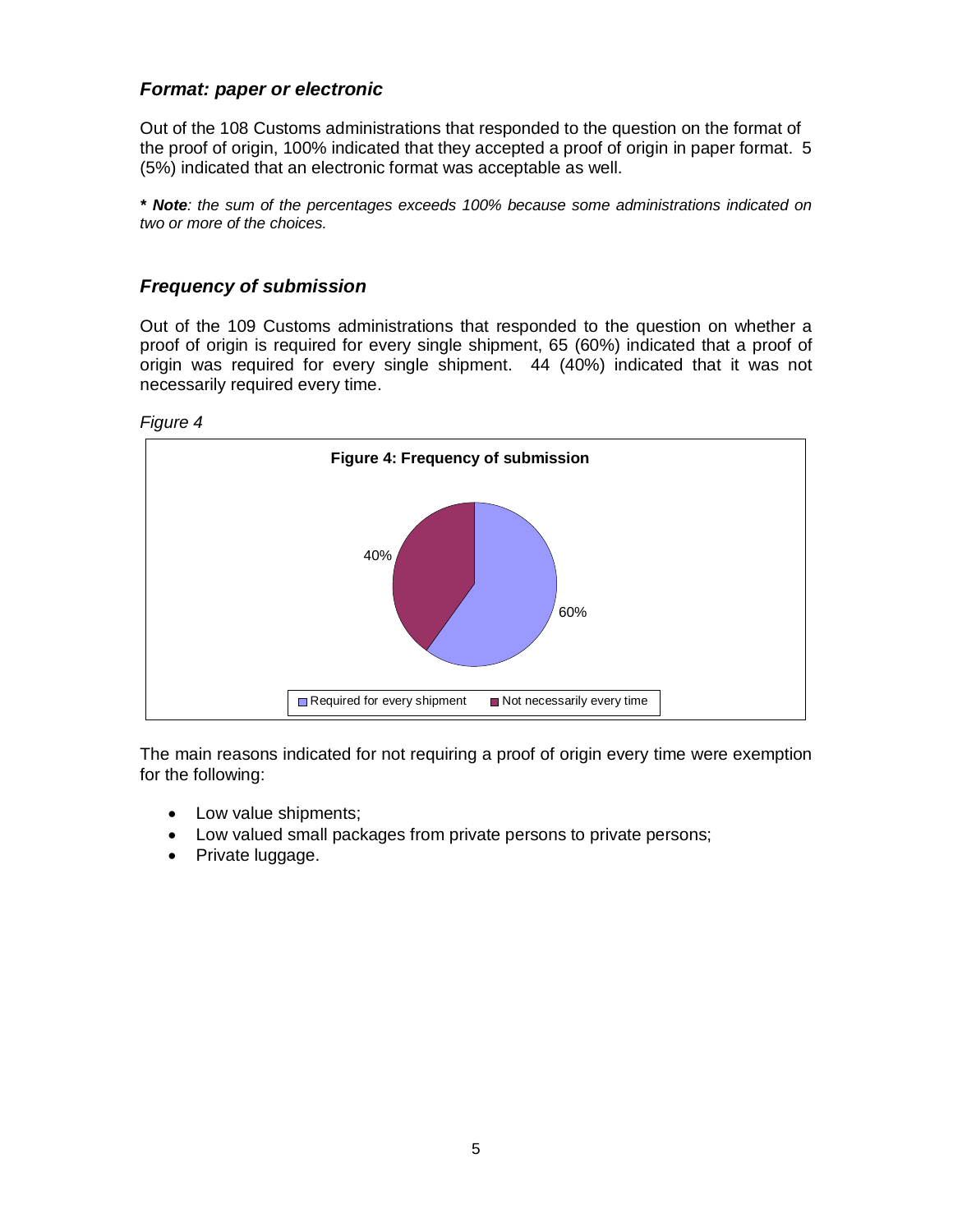## *Originality and timing*

The majority of the Customs administrations that responded to the survey did not accept a copy of the proof of origin when making preferential claims. Out of the 108 Customs administrations that responded, 94 (87%) indicated that only the original was accepted. 17 (16%) indicated that a copy could be accepted.



*\* Note: the sum of the percentages exceeds 100% because some administrations indicated both of the choices.*

In principle, the majority of the Customs administrations that participated in the survey required the original to be sent to the Customs at the time of the import. Out of the 107 Customs administrations that responded, 92 (84%) indicated that they required the original to be sent to the Customs. 83 (78%) indicated that the proof of origin was required at the time of the import declaration.

6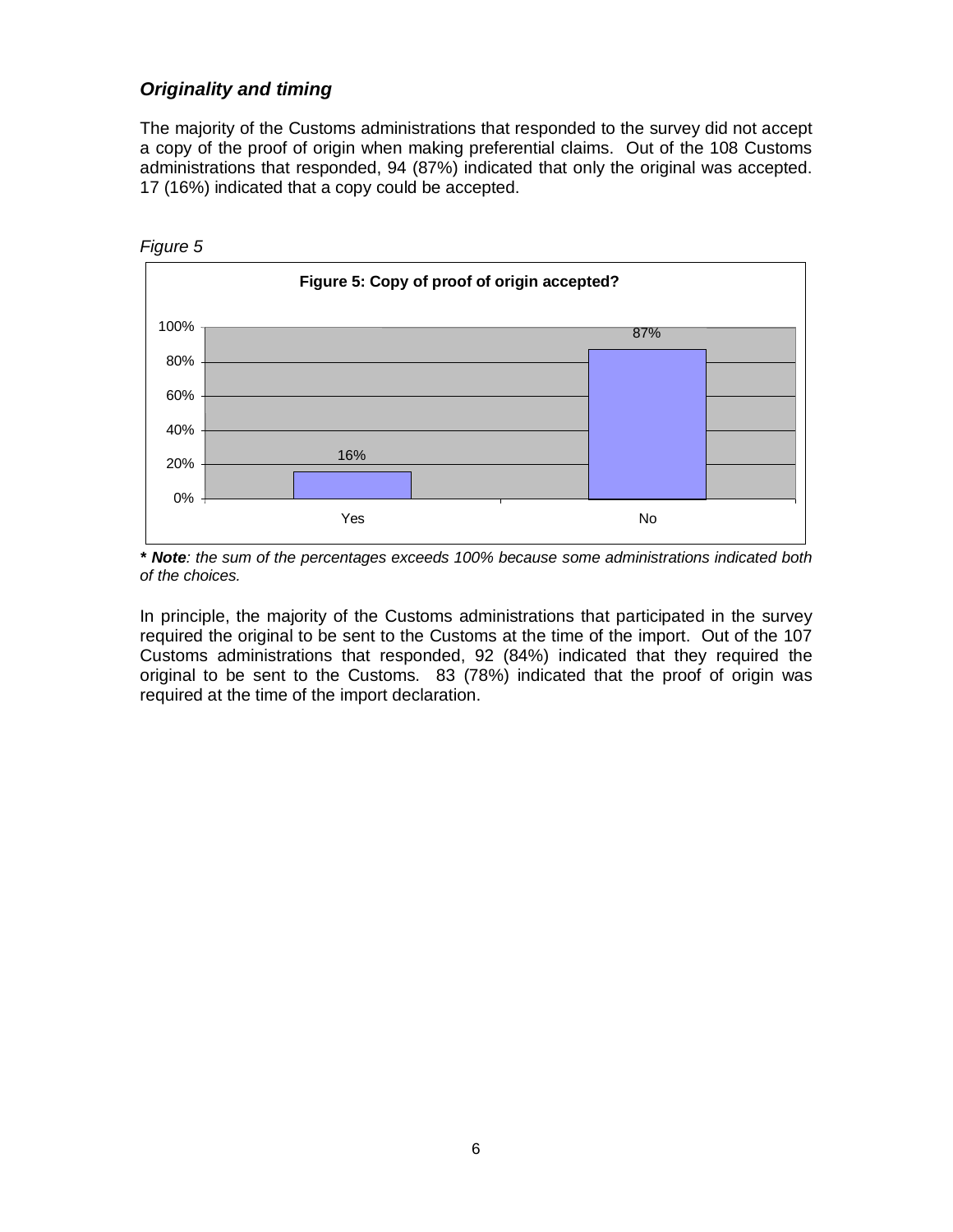## *Documentary examination*

Out of the 109 Customs administrations that responded to the question on the cases where documentary examination is undertaken at the import clearance, the documentary examination is undertaken on the following basis:

- All, 41 (38%);
- $\bullet$  High risk shipment, 54 (50%);
- Random, 51 (47%);
- None, 0 (0%);
- Other, 38 (35%).





*\* Note: the sum of the percentages exceeds 100% because some administrations indicated two or more of the choices.*

The Customs administrations that marked 'other' specified the cases as either the result of risk analysis or when there was a reasonable doubt.

It is noteworthy that quite a number of Customs administrations conduct a documentary examination on all shipments claiming for preference.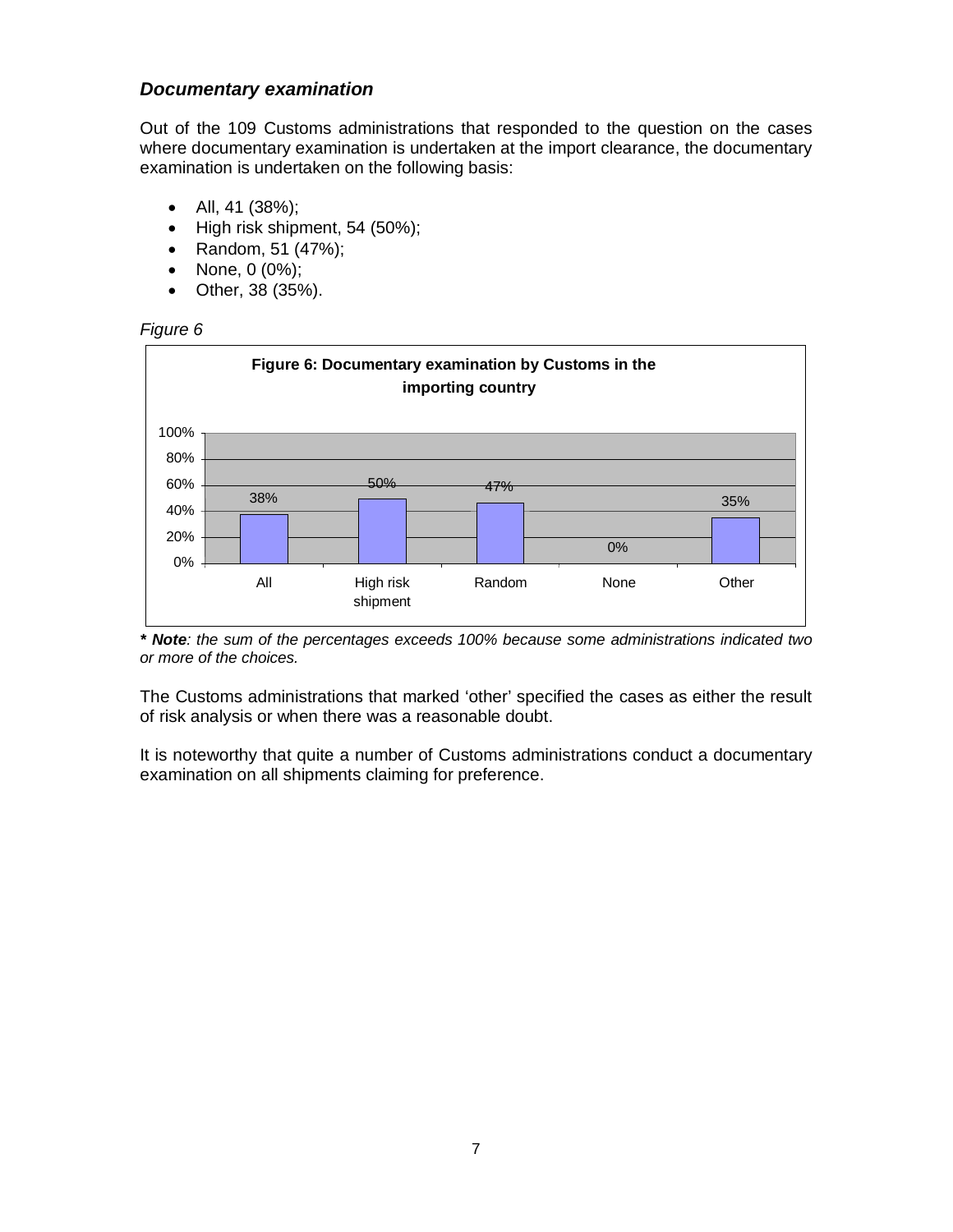## *Points to be checked at the documentary examination*

In principle, the Customs administrations that responded to the survey use all available information when conducting documentary examinations. 109 Customs administrations responded to this question regarding the main points to be checked when conducting a documentary examination of the proof of origin. The results are as follows:

- Stamp, 98 (90%);
- Signature, 94 (86%);
- Consistency of the content, 96 (88%);
- Other, 46 (42%).





*\* Note: the sum of the percentages exceeds 100% because some administrations indicated two or more of the choices.*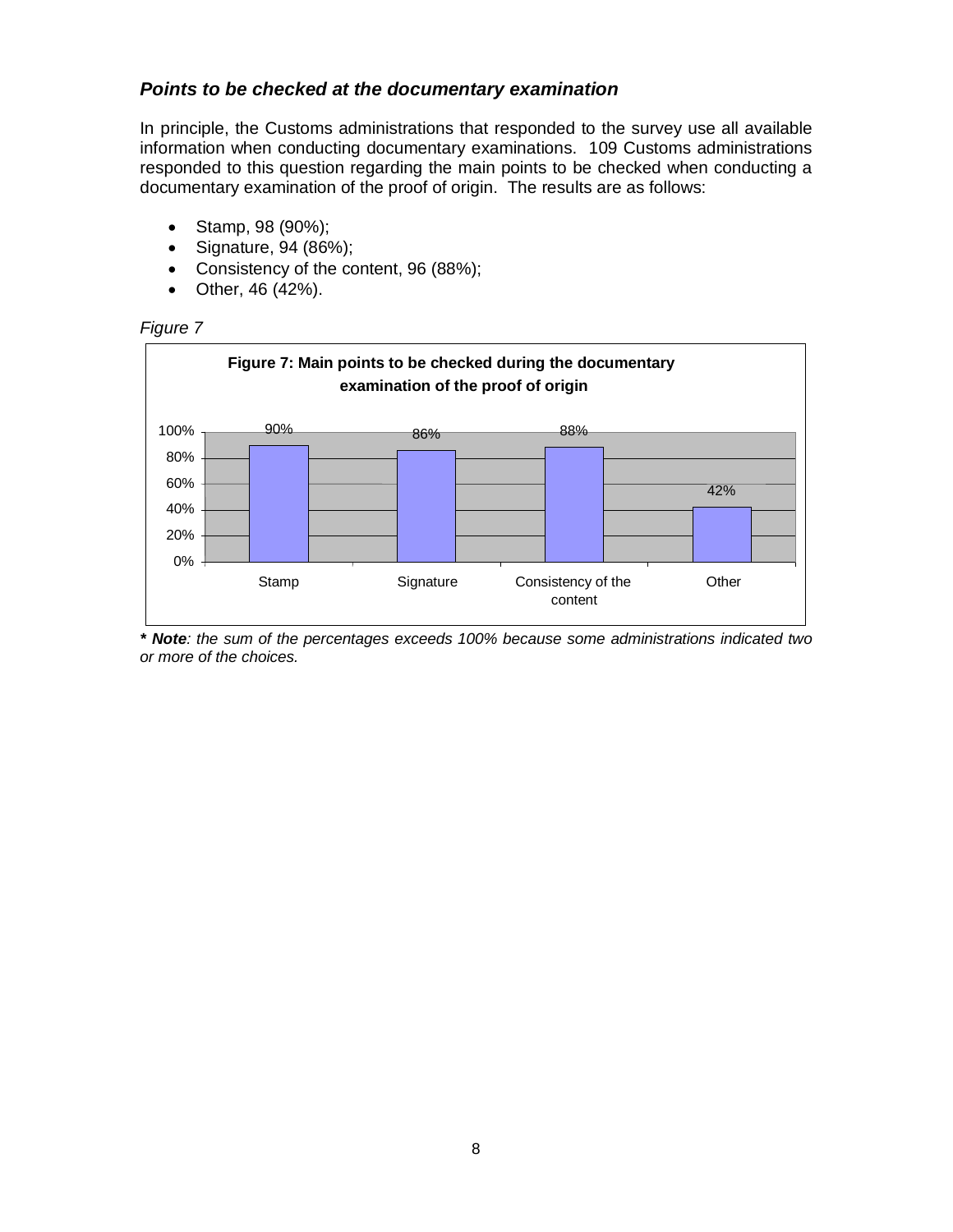# **Part 2: Verification procedures**

This part provides analysis on the verification procedures implemented by the Customs administrations.

## *Key findings:*

- 9. For the Customs administrations that responded, doubt in the authenticity and doubt in the accuracy of the content of the proof of origin are both common reasons for carrying out verification.
- 10. The verification through the competent authorities in the exporting country is the most commonly accepted channel. The competent authorities include Customs, chambers of commerce, trade/industry ministries, other authorized bodies, etc.
- 11. It is common for the participating Customs administrations to carry out verification only after the release of goods, or before and after release in combination. Some administrations carry out verification only before release of goods.
- 12. It was observed that the majority of the Customs administrations do not conduct verification visits to the exporting country.
- 13. The vast majority of the Customs administrations provide origin information to the requesting Customs or other authorities in the importing country, mostly under the preferential trade agreement.
- 14. Sending and receiving the verification requests are becoming one of the daily businesses for many of the surveyed Customs administrations.
- 15. The majority of the surveyed Customs administrations indicated that they would inform the exporting country when an origin fraud case was identified.
- 16. As for the measures to prevent similar origin fraud, more than half of the surveyed Customs administrations mentioned risk management.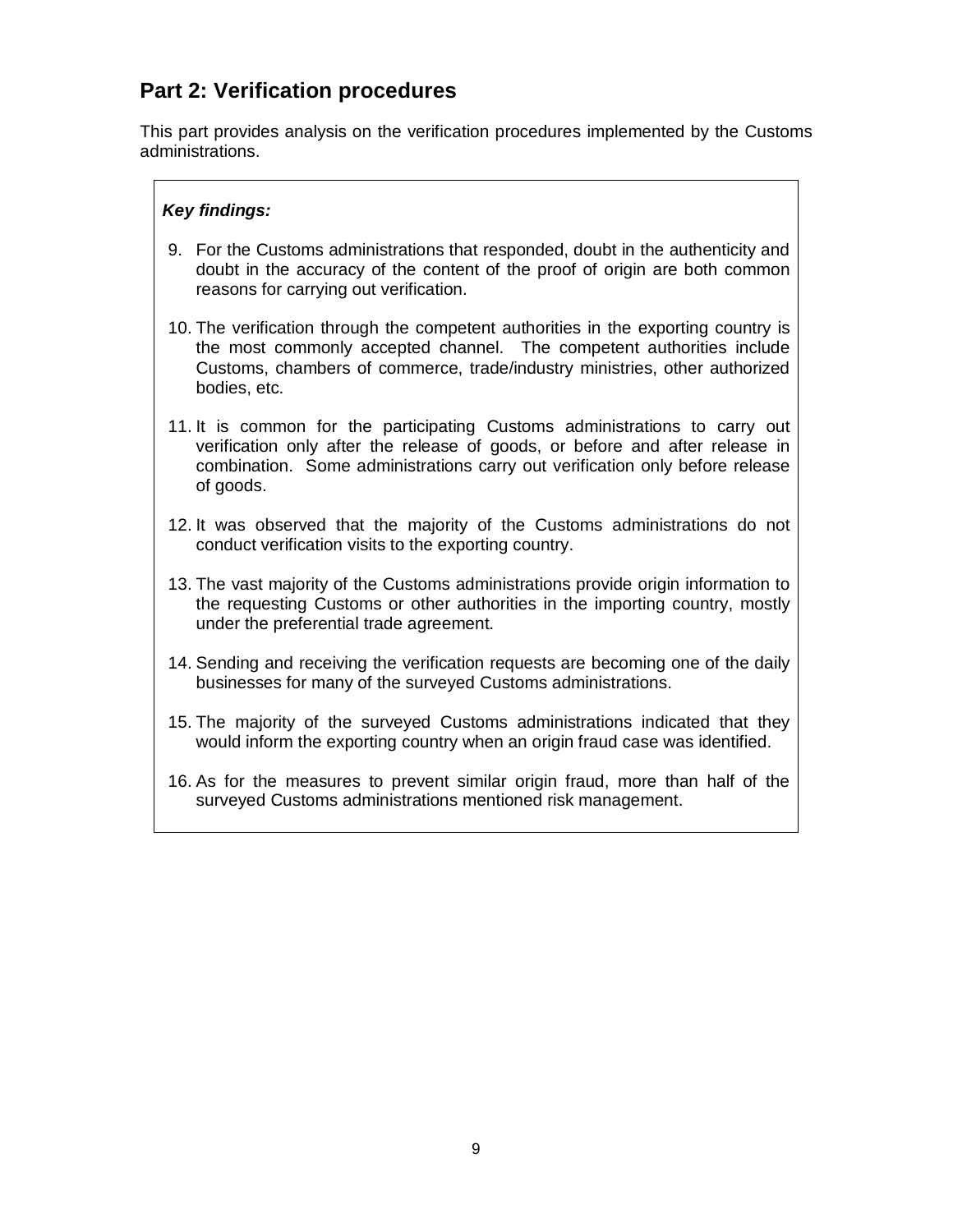### *Motives for verification*

For the 109 Customs administrations that responded to the question on the main reasons to conduct verification, doubt in the authenticity and doubt in the accuracy of the content of the proof of origin were both common reasons for carrying out verification. The result of the survey is as follows:

- Doubt in the authenticity of the certificate, 92 (84%);
- Doubt in the accuracy of the content, 91 (83%);
- Random, 50 (46%);
- Other, 46 (37%).





*\* Note: the sum of the percentages exceeds 100% because some administrations indicated two or more of the choices.*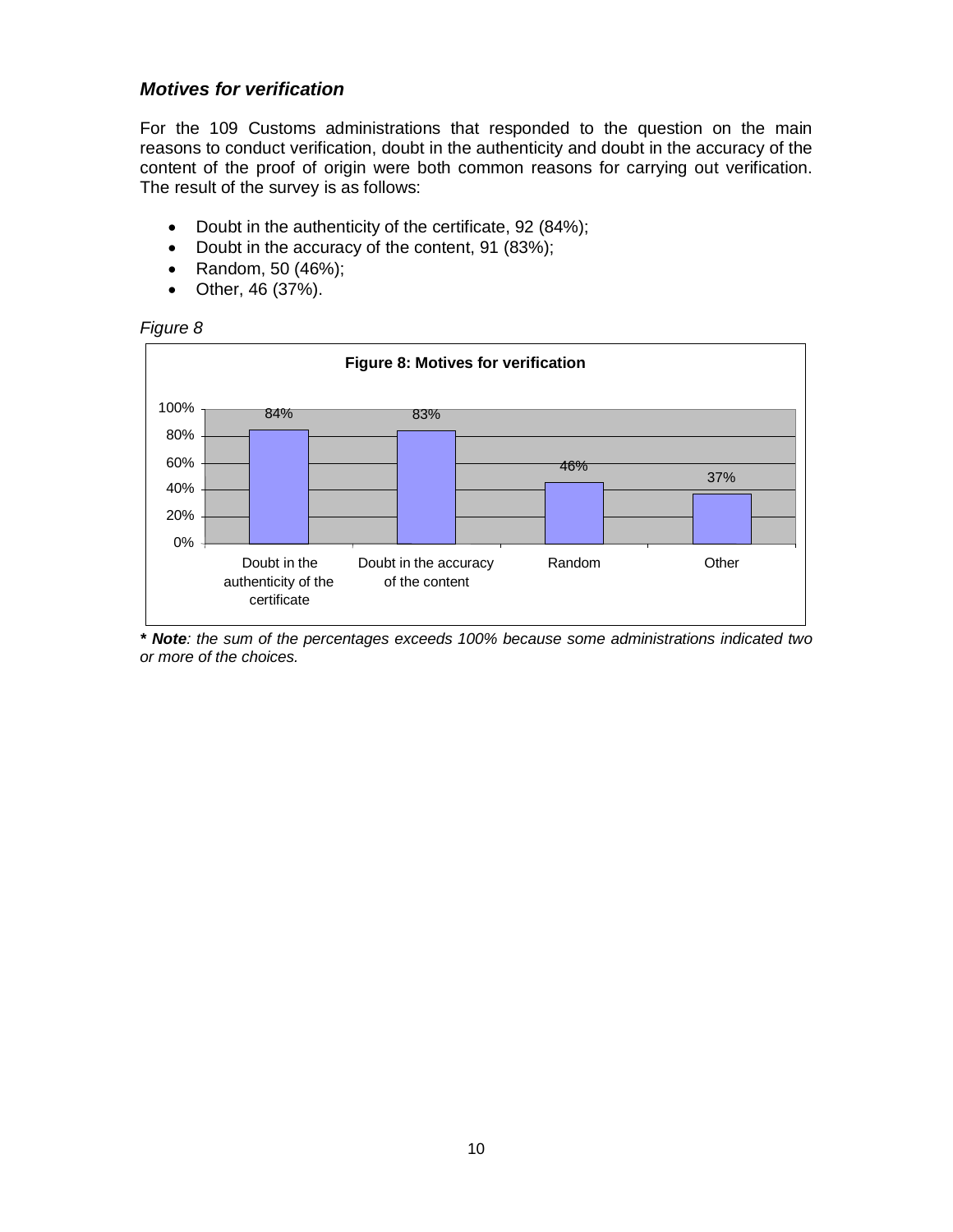## *Verification channels*

For the 109 Customs administrations that responded to the question on the addressee of the verification request, the verification through the competent authorities in the exporting country was the most commonly accepted channel. The competent authorities include Customs, chambers of commerce, trade/industry ministries, other authorized bodies, etc.

Among the choices provided in the survey, the Customs in the exporting country was the mostly chosen channel for verification. The following is the result:

- Customs in the exporting country, 54 (50%);
- Exporter, 13 (12%);
- Producer,  $8(7%)$ ;
- Importer, 16, (15%);
- Other, 56 (51%).

#### *Figure 9*



*\* Note: the sum of the percentages exceeds 100% because some administrations indicated two or more of the choices.*

Among the 56 Customs administrations that indicated 'other', 50 specified that they would address the verification requests to other competent authorities such as chambers of commerce, trade/industry ministries, other authorized bodies, etc.

Out of the Customs administrations that responded to this question, 86% indicated that they send verification requests to the competent authorities in a broad sense, including the Customs in the exporting country and other government agencies.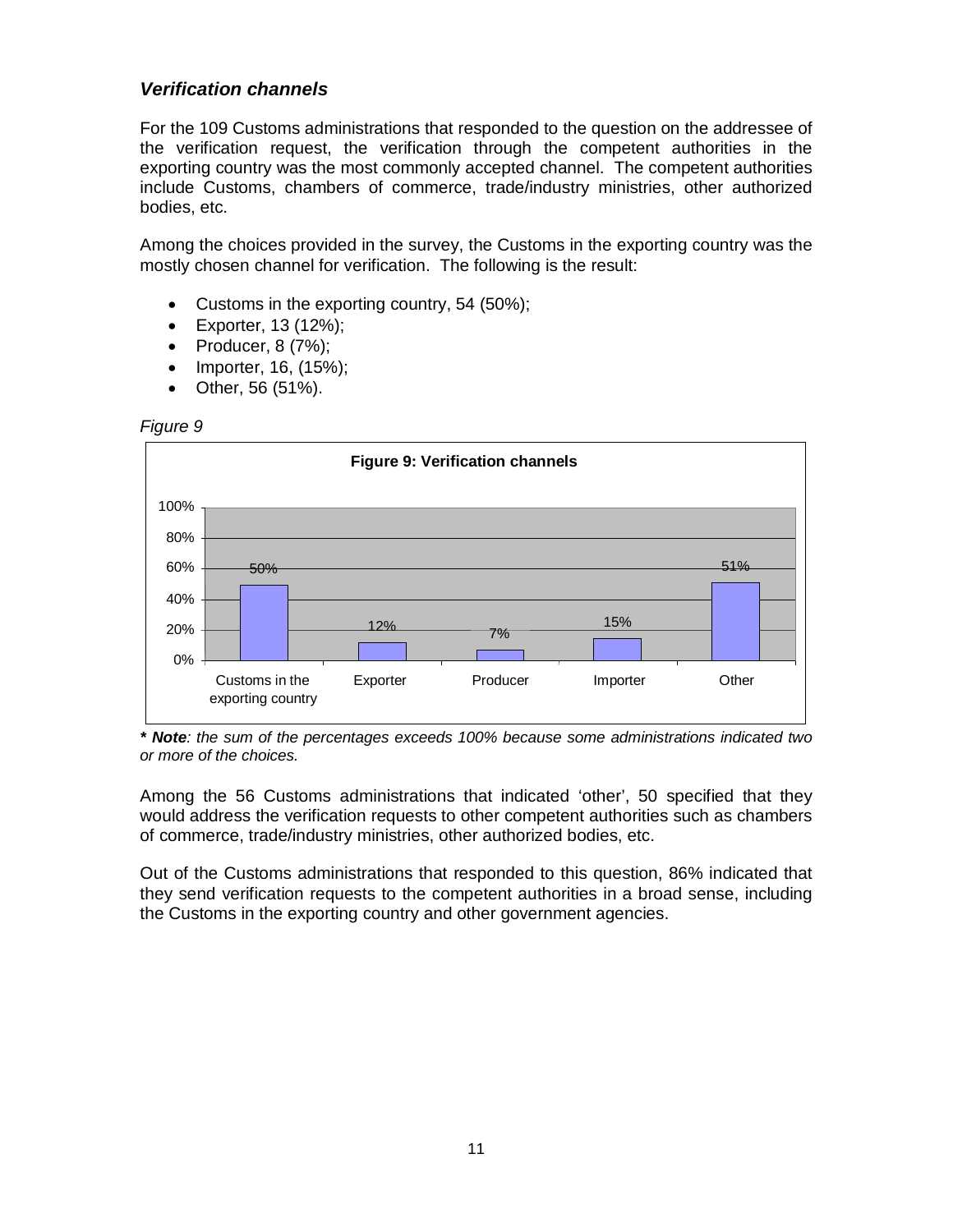# *Timing*

Out of the 109 Customs administrations that responded to the question regarding the timing of verification, 44 (40%) indicated that they carry out verification only after the release of goods. 43 (39%) indicated that they carry out either before or after release. On the other hand, 22 (20%) indicated that they carry out only before release.





As for the time limit after the release of goods for carrying out verification, the responses ranged from 30 days to 6 years.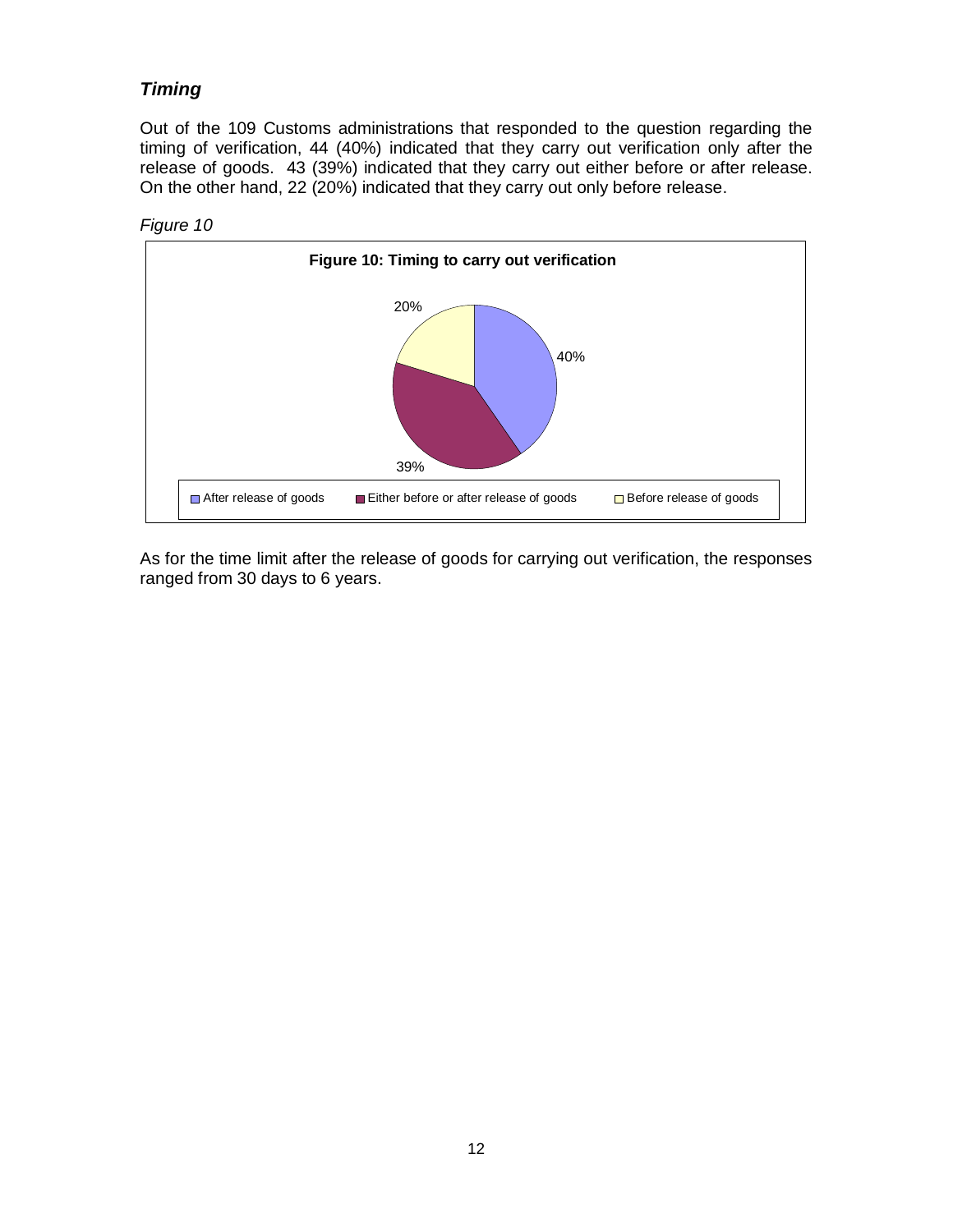## *Verification visits*

Out of the 106 Customs administrations that responded to this question on whether verification visits to the exporting country are conducted, 25 (24%) indicated that they do. 81 (76%) indicated that they do not.





Out of the 25 Customs administrations that replied 'yes' to the above question, 12 (48%) indicated that they visit the premises of the exporter. 19 (79%) indicated that they visit the producer.

*\* Note: the sum of the percentages exceeds 100% because some administrations indicated both of the choices.*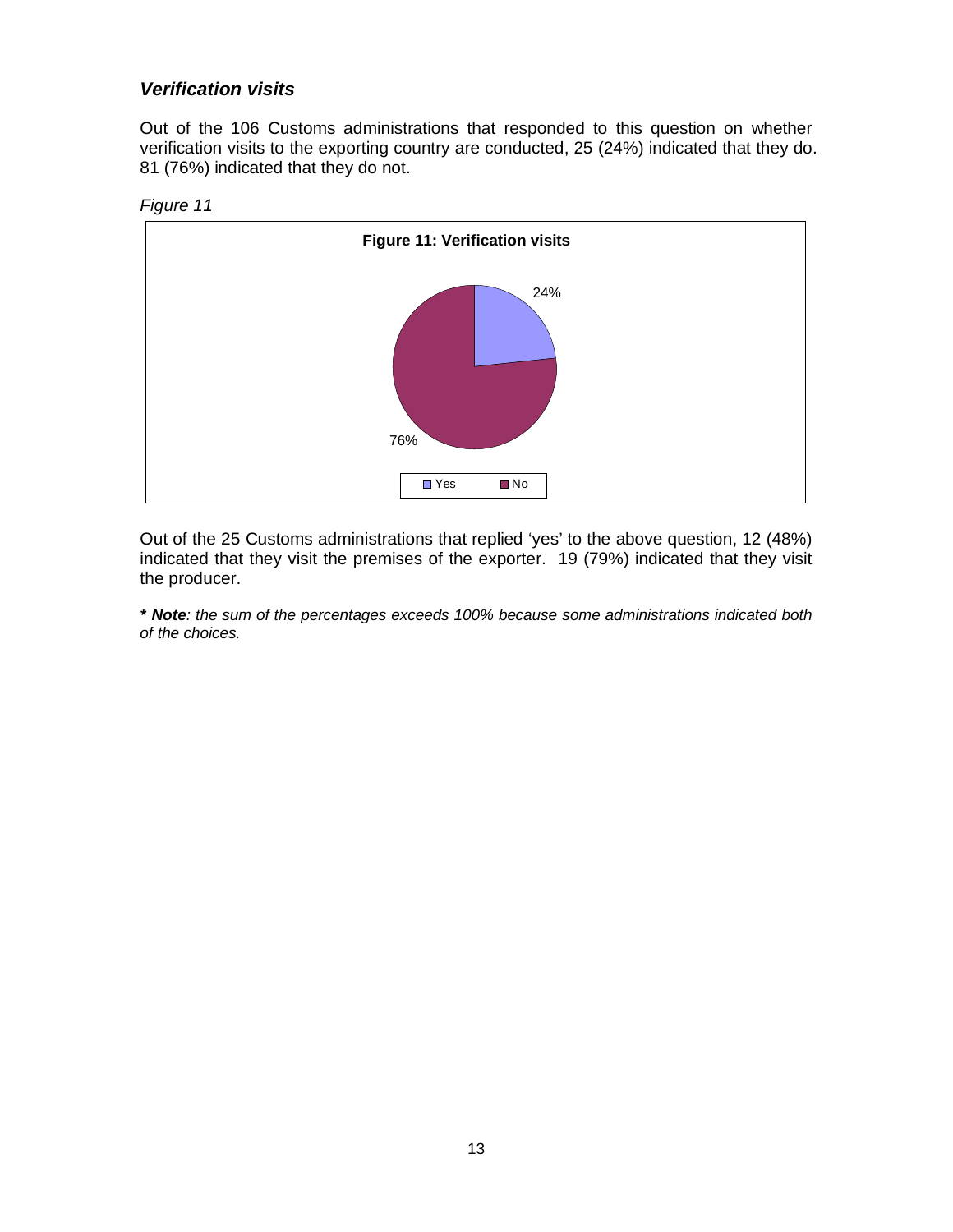## *Information provision*

The majority of the Customs administrations that responded provide origin information to the requesting Customs or other authorities in the importing country. Out of the 108 Customs administrations that responded to this question, 97 (90%) indicated that they do so. 11 (10%) indicated that they do not.





Out of the 97 Customs administrations that replied 'yes', 81 (84%) indicated that the preferential trade agreements were the basis for providing information. 67 (69%) indicated that they would do so under the bilateral customs mutual assistance agreements.





*\* Note: the sum of the percentages exceeds 100% because some administrations indicated two or more of the choices.*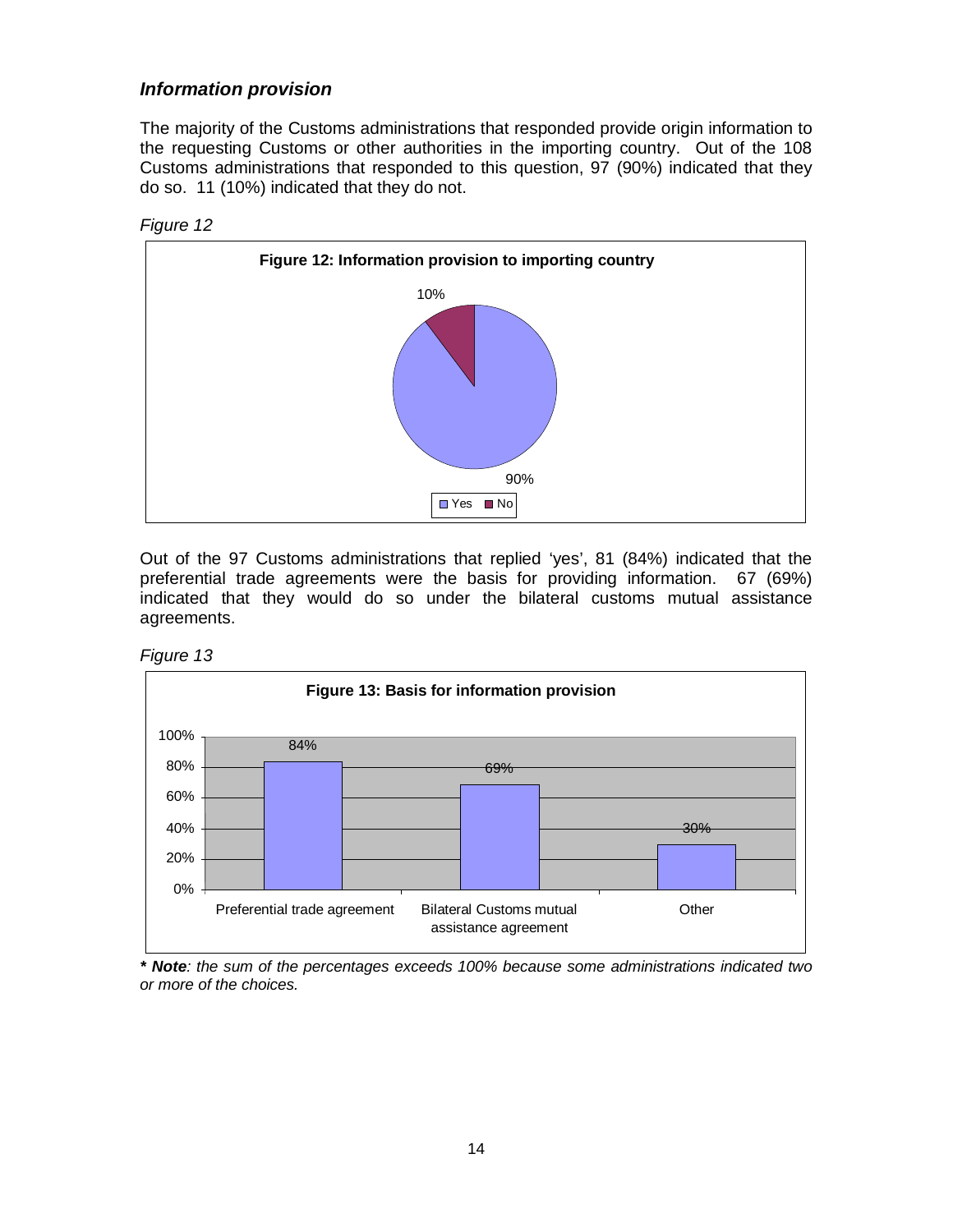## *Verification requests*

Out of the 94 Customs administrations that responded to the question on the number of verification request, around 40% fell under the range over 100 per year. It would imply that sending and receiving the verification requests are becoming one of the daily businesses for many Customs administrations. The details are as follows:

#### *<Number of verifications requests sent per year>*

- None,  $12 (12\%)$ ;
- $\bullet$  1 to 10, 20 (21%);
- 11 to 100, 18 (19%);
- 101 to 1000, 37 (38%);
- Over 1000, 3 (3%).
- No data / not disclosed, 7 (7%)

#### *<Number of verifications requests received per year>*

- None, 7 (7%);
- 1 to 10, 24 (26%);
- 11 to 100, 15 (16%);
- $\bullet$  101 to 1000, 40 (43%);
- Over 1000, 1 (1%).
- No data / not disclosed, 7 (7%)



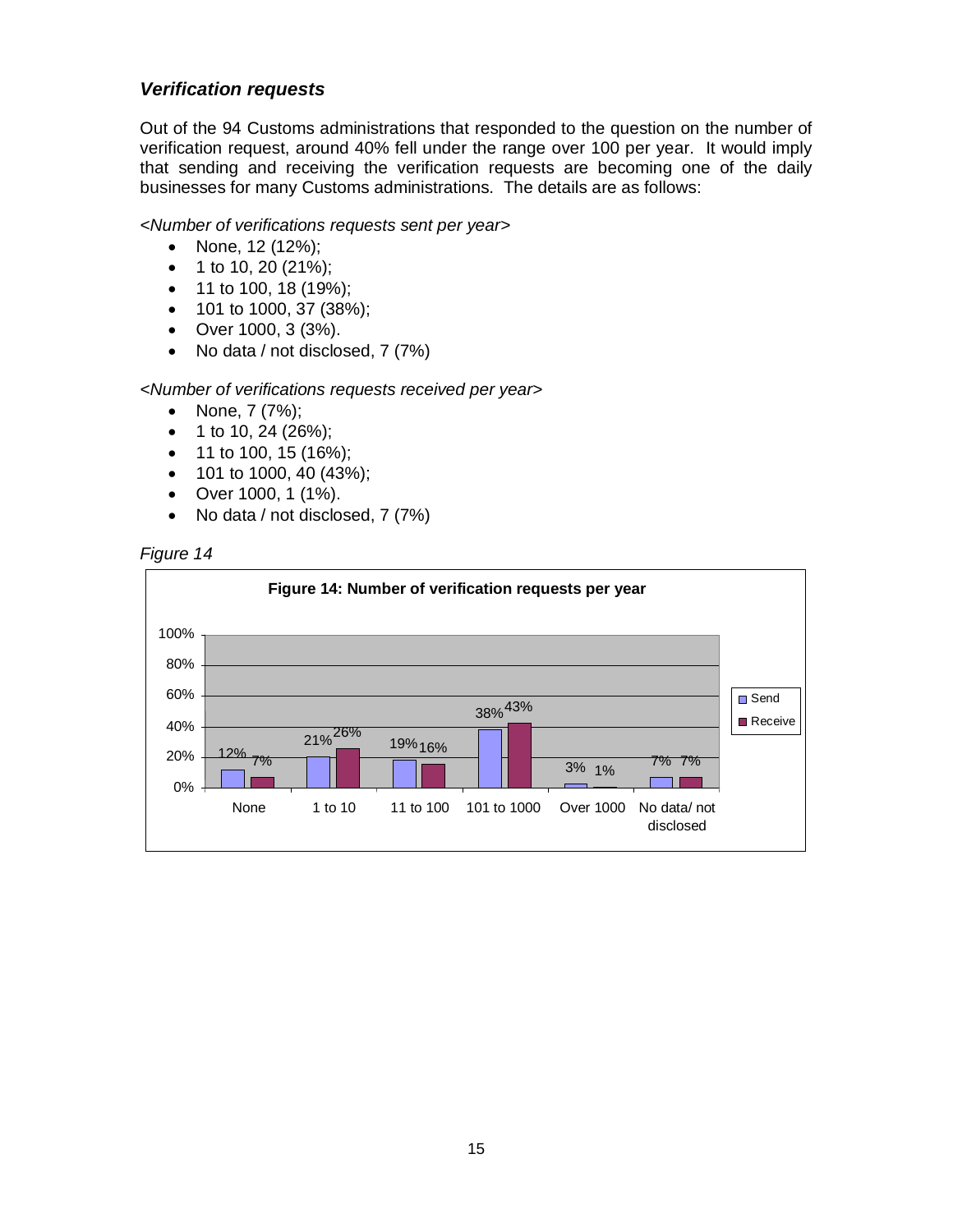# *Provision of origin fraud information*

Out of the 75 Customs administrations that responded to the question, 63 (84%) indicated that they would inform the exporting country if an origin fraud case were identified. 12 (16%) indicated that they would not do so.



#### *Figure 15*

## *Measures to prevent fraud*

As for the measures to prevent similar origin fraud, of the 95 Customs administrations that responded to the question, more than half mentioned risk management in such way as "*permanent control of exporters and approved exporters based on a risk analysis system*". Around 10% raised penalties and sanctions.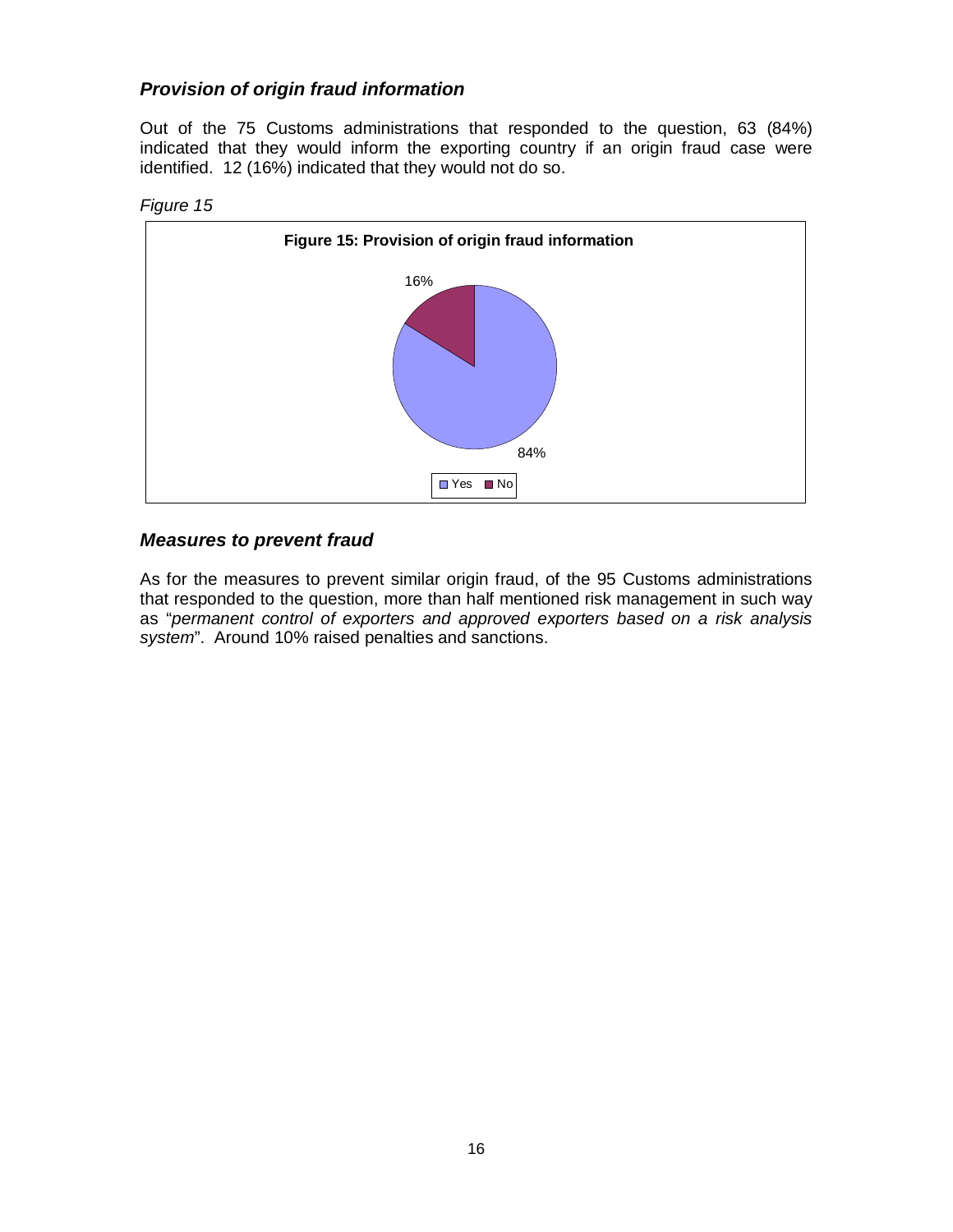# **Part 3: Challenges for the implementation**

This part of the study analyzes the main challenges that the Customs administrations face during the implementation of the preferential rules of origin. It also presents ways to tackle those challenges. To get a more genuine picture of the situation, open questions were asked instead of multiple choice questions. Gathered qualitative information is analyzed by grouping together the responses with similar content. This made it possible to identify more essential problems and find out the way to resolve those difficulties from the perspective of the Customs administrations.

## *Key findings:*

17. Challenges for the Customs administrations are:

- Certification: non-compliance to the requirements of certificates;
- Verification: the lack of standardized procedure, communication with the competent authorities;
- Capacity: specialization of staff, limited human resources.
- 18. For the Customs administrations, it is possible to address the above mentioned challenges through training of Customs officers, raising awareness of the importers and exporters, and establishing cooperation with the competent authorities.
- 19. According to the Customs administrations, specialized training of the Customs personnel will enhance their capacity for the implementation of preferential rules of origin.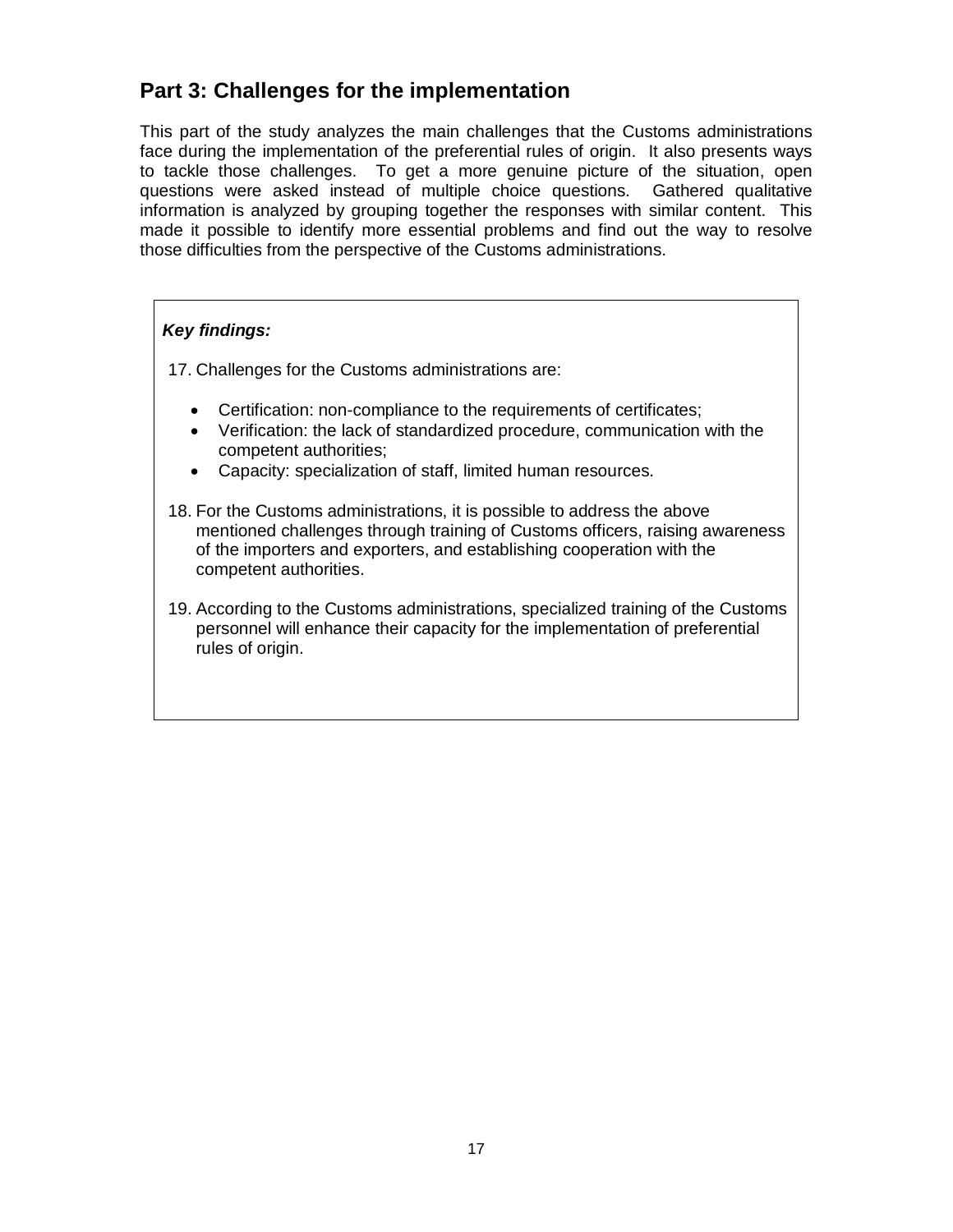### *Current challenges*

103 responding Customs administrations described the various problems and challenges they face regarding the implementation of the preferential rules of origin. They mentioned that the problems they experience are related either to certification, verification and/or capacity. Each one of the topics was mentioned by approximately 20% of the respondents.

#### **Certification**

Non-compliance to the requirements of the certificate of origin was one of the commonly raised challenges. In a number of answers it was mentioned that the certificate of origin was difficult to examine simply because "*some obligatory cases are not filled in the certificate of origin".* Several respondents highlighted the fact of submitting "*false certificates of origin, with fraudulent stamps and signature".*

#### **Verification**

A number of Customs administrations stated that the process of verification itself in general is a challenge. Often it is mentioned that the verification is difficult because of the *"lack of full documentation for verification of origin criteria*".

Another frequently pointed out difficulty is the *"lack of a specific, standardized verification procedure".* In some cases verification is difficult because "*there are no adequate tools to be used by Customs Officer in order to verify the authenticity of Certificate of Origin effectively and efficiently"* or because there are no *"harmonized procedures and systems amongst countries implementing the same ROO".*

Another aspect relating to verification was the cooperation with the competent authorities. The results of the study reveal that some Customs administrations face difficulties in securing the cooperation from the competent authorities in the exporting side. It is mentioned that there are cases when "*requests for authentication of proof of origin*  remain unanswered or else answers are difficult to obtain" or it is difficult to establish "*communication with the origin verification authorities of countries with which trade agreements are in force"* or there are "*delays in meeting the deadlines for reply by the Competent Authorities in some Trade Agreements".*

#### **Capacity**

The lack of capacity for the implementation was also frequently raised. Many participating Customs administrations pointed out that the *"lack of training to customs officers"* or "s*pecialization of technical staff familiar with the theme of origin"* was their challenge.

Resource constraints were causing limitations to the implementing capacity. Problems were pointed out such as "*not enough human resources" or* "*lack of designated office to deal with ROO, trained officers".*

#### **Others**

There were some other areas which were pointed out by several administrations that responded. A number of administrations mentioned that the existence of multiple sets of ROO was a problem. One of them stated that the "*multiplicity of rules of origin resulting in added costs to stakeholders and an impediment to predictability in doing business".*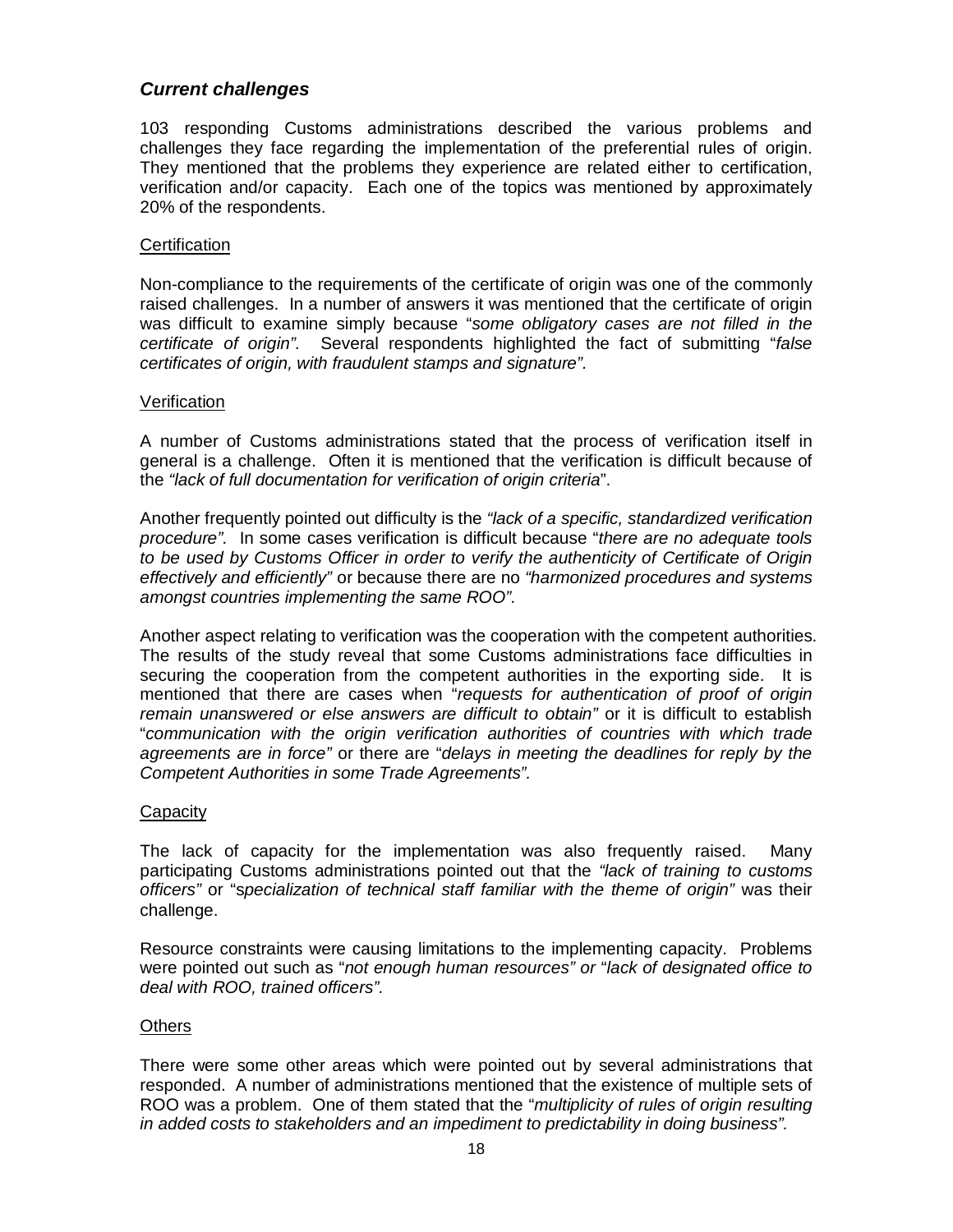In relation to more technical aspects, the difficulties with the direct transport rule and the determination of the value added were pointed out by several administrations. In terms of the product specific rules, "*application of specific origin requirements when faced with changes in nomenclature"* was posing difficulties to some administrations.

## *Measures to tackle the challenges*

The 103 Customs administrations also provided the ways to address their challenges. The most frequently raised measures can be summarized into three subjects: training of Customs officers, raising awareness of the importers/exporters, and cooperation with competent authorities. Approximately 20% of the responding Customs administrations raised one of these respective topics.

#### Training of Customs officers

Training is the mostly raised measure to tackle the challenges. The Customs administrations stated that they would provide training to their officials by "*conducting seminars or providing useful material for enhancing better understanding of ROO"*. This shows that the enhancement of the level of knowledge and skills of the Customs officers is regarded as a key role in addressing the challenges described in the previous question.

In connection with the training, a couple of administrations stated that the development of internal manuals would be one of the ways to address their challenges, in such ways as "*elaboration of technical guidelines for customs officials, including information about irregularities detected and measures undertaken*" or by preparing "*instructions, reminders, warnings for the Custom Branches for the implementation of the rules of origin and directives issued by the technical Department*".

#### Raising awareness of the importers and exporters

A number of Customs administrations pointed out that raising the awareness of the importers and exporters was a way forward. It is done through "*collaborating within the private sector utilizing all the formal communication channels to train and enhance the understanding on how the FTA operates*".

Several administrations pointed out that making the related information available to the public is a way to address their issue; for example, by "*providing additional information and assistance to economic operators*". In this regard, the use of internet was mentioned by several of them; such as to "*provide information, especially via Internetbased publications*" or "*handbooks on free trade are updated on the internet*".

Moreover, a number of them touched upon the outreach programs such as to "*extend outreach efforts and educate traders by way of briefings, audits and in-house workshops*" or "*intensifying the current education and outreach programmes to ensure compliance*".

#### Cooperation with the competent authorities

The cooperation with the competent authorities was another frequently mentioned area. This corresponds well to the fact that many administrations are having difficulties with verification as revealed in the previous question, and that a majority of verification is conducted through administrative cooperation as observed in Part 2.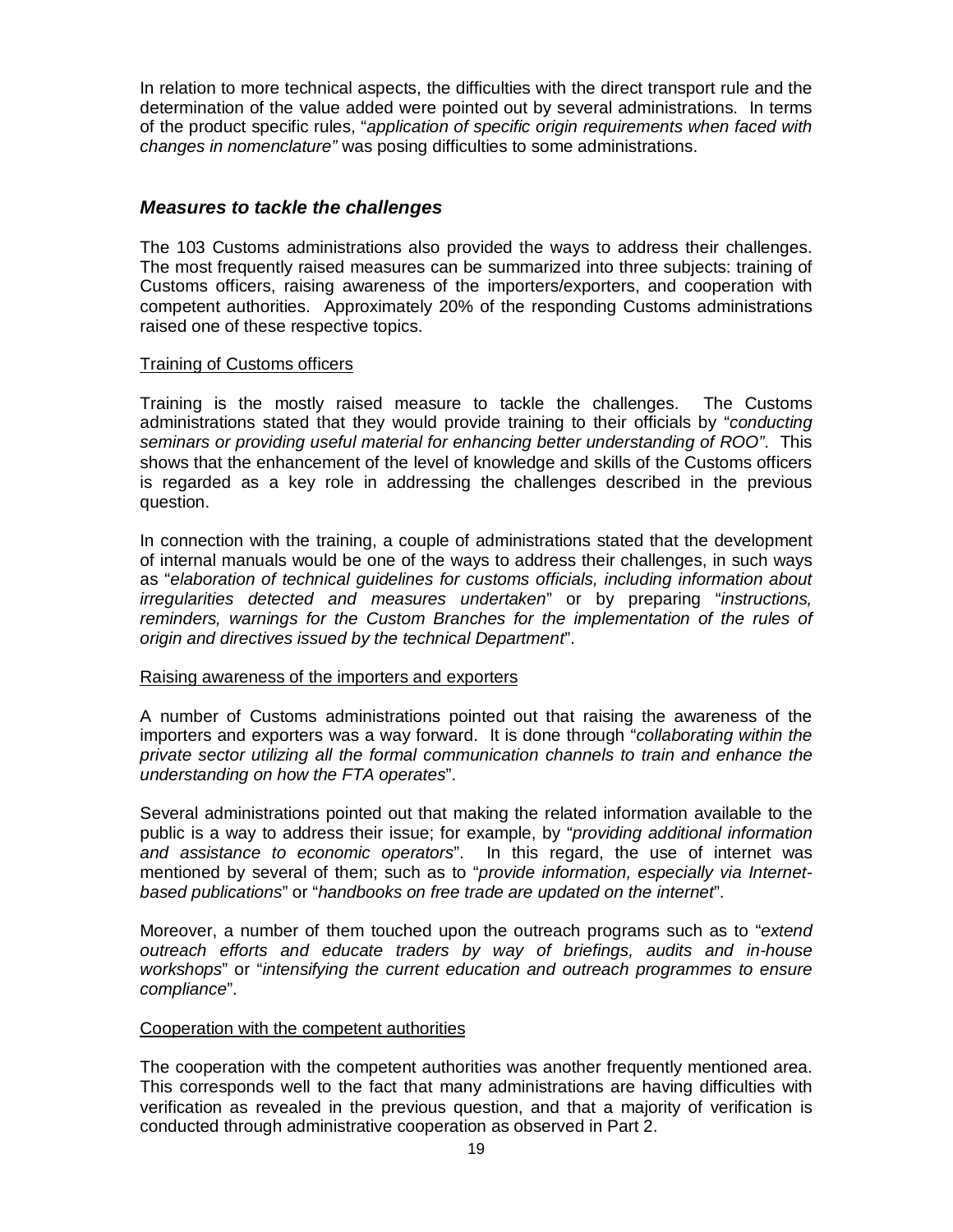The Customs administrations are seeking for closer cooperation with the competent authorities in such ways, for instance "*by strengthening administrative co-operation and international mutual administrative assistance*" or "*through enhancing information exchange*".

#### **Others**

There were a couple of responses which focused on "*establishing a proper administrative infrastructure*". One of the administrations would "*set up a dedicated unit and identify personnel to deal with ROO issues*". Another administration stated to "*create rules of origin sections in the entry ports*".

## *Capacity building plans*

Over 70% of the 98 administrations that responded stated that training of Customs officials was their plan to build the capacity of implementation of preferential origin. In this connection, development of internal guidelines was mentioned by a couple of administrations, in a similar manner as the responses regarding staff training in the previous question.

While most of the answers put emphasis on internal training through learning courses and seminars, there were several administrations that underlined the importance of technical assistance or collaboration with international organizations including the WCO. They stated "*seeking technical assistance regarding preferential origin from the various international institutions*" or to "*increase participation and attendance at the WCO meetings, workshops and seminars*" would be their way forward.

In addition to the training of personnel, there were a couple of other topics which were common among several Customs administrations. "*Strengthening of the use of risk analysis*" was one of them.

Several administrations referred to the structure of the national Customs administration. Some of them mentioned establishing a specialized section, such as "*creation of a specific division to work solely on rules of origin*" or "*the agreement administration office has been set up in Customs*". There were some other administrations that simply raised the increase of the number of personnel dealing with the rules of origin.

# **III. Conclusion**

Thanks to the plentiful participation of the Members, this study provides a snapshot of the world trends of the certification and verification of preferential origin. It is expected that the findings would serve as a useful reference for the WCO Members in the development and review of their practices regarding preferential origin certification and verification.

The result of the survey illustrates several interesting observations. One of the main findings is that the competent authority certification is the prevailing type of certification accepted among the Customs administrations surveyed, despite the different types of certification. The survey indicated that many Customs administrations are playing a vital role not only on the importing side but also as the issuing authority on the exporting side.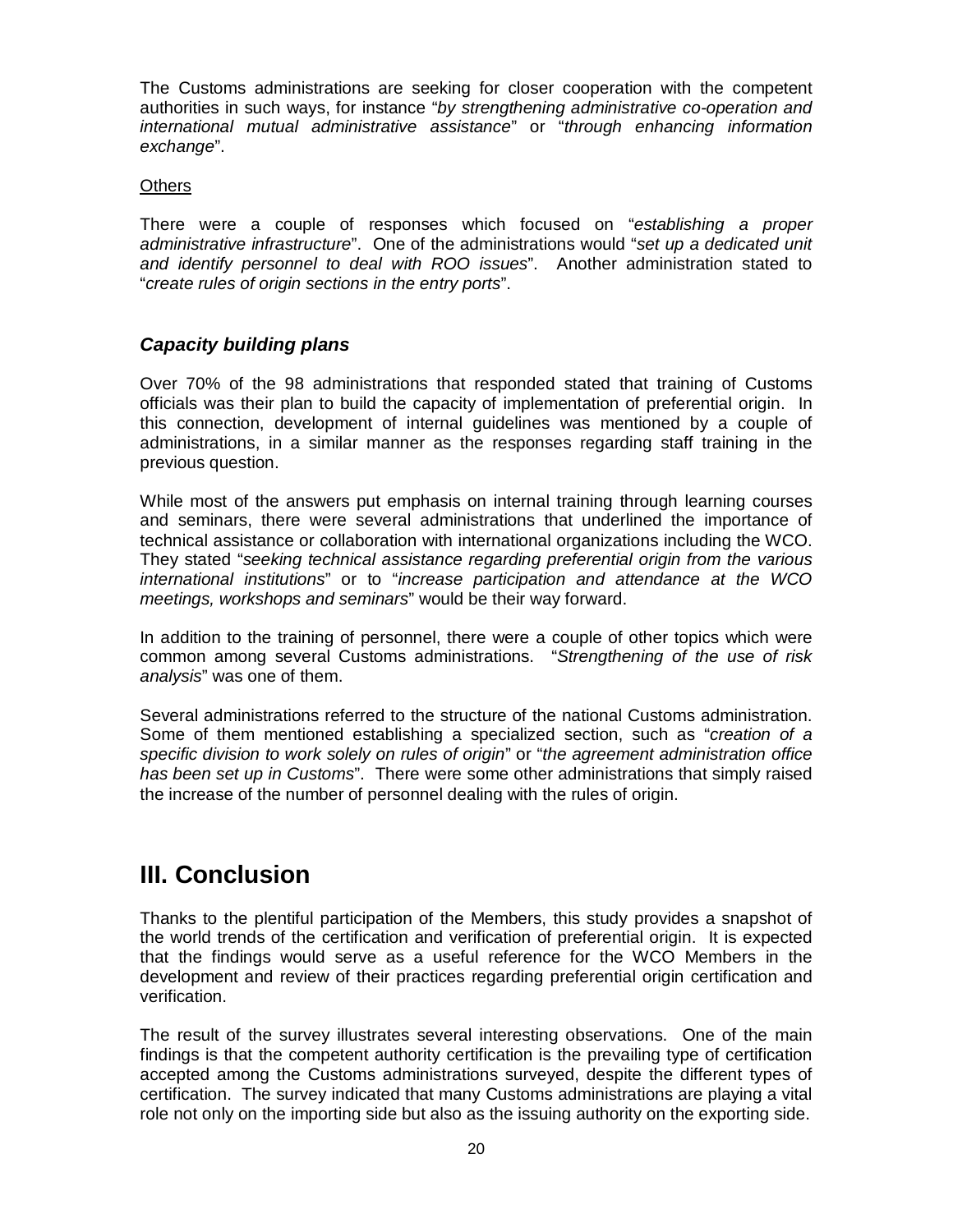The analysis also identifies that the vast majority of the Customs administrations generally processes the originals of the certificates of origin in paper format. In addition, the survey indicated a trend that the risk analysis is widely utilized in the course of the documentary examination of certificates of origin.

Among the several channels available for verification, the participating Customs administrations most commonly utilized the administrative cooperation. The study showed that the verification of preferential origin is becoming one of the daily operations for many Customs administrations surveyed.

The survey highlighted the challenges faced by the Customs administrations. It was identified that many Customs administrations are putting great emphasis on the training of their officials. Raising the awareness of the private sector and strengthening the cooperation with the competent authorities are also regarded as vital factors.

\* \* \*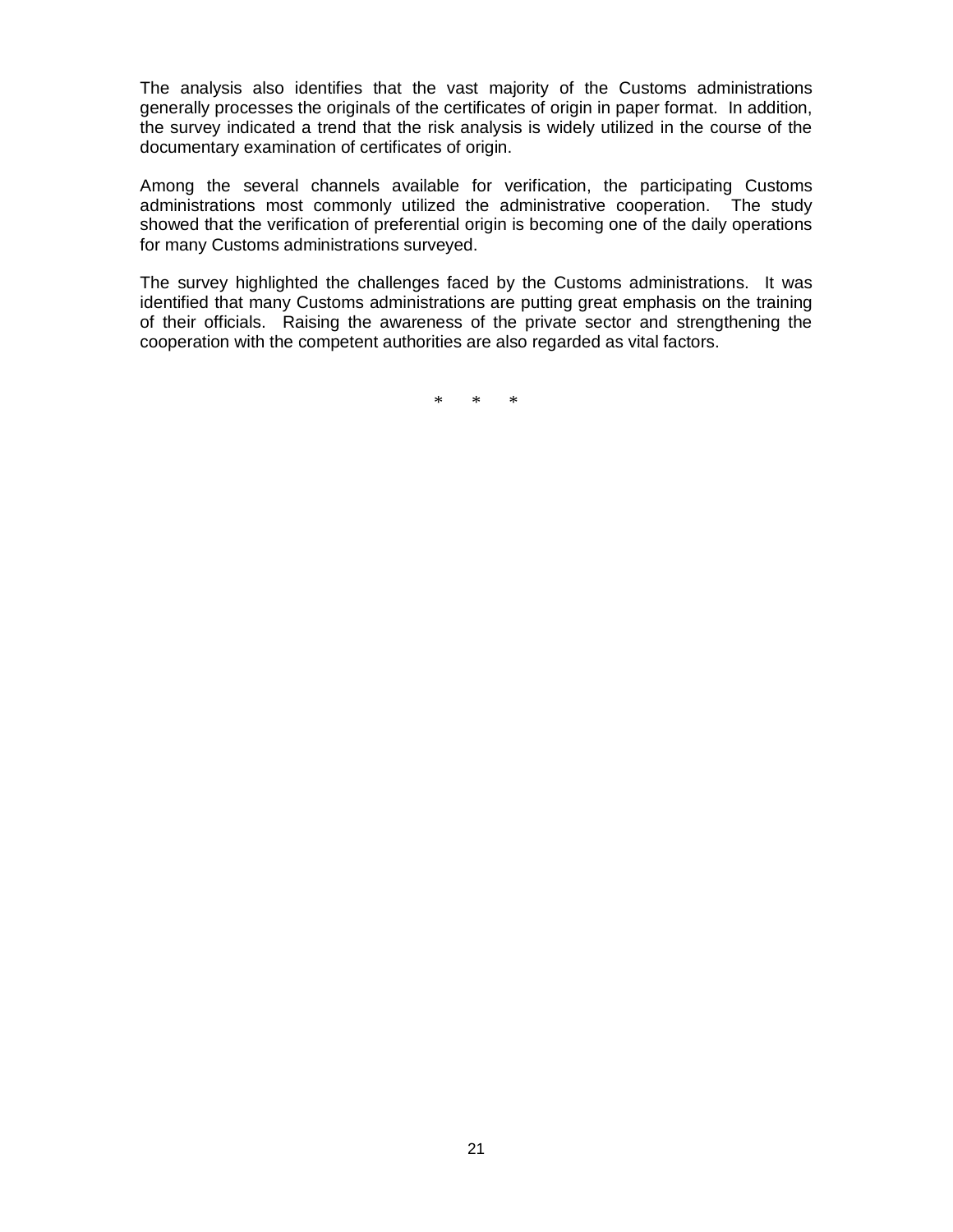# **QUESTIONNAIRE**

# **ON ORIGIN CERTIFICATION AND VERIFICATION OF PREFERENTIAL TRADE AGREEMENTS**

**Please send your reply to :**

**Origin Sub-Directorate Tariff and Trade Affairs Directorate World Customs Organization**

\* \* \*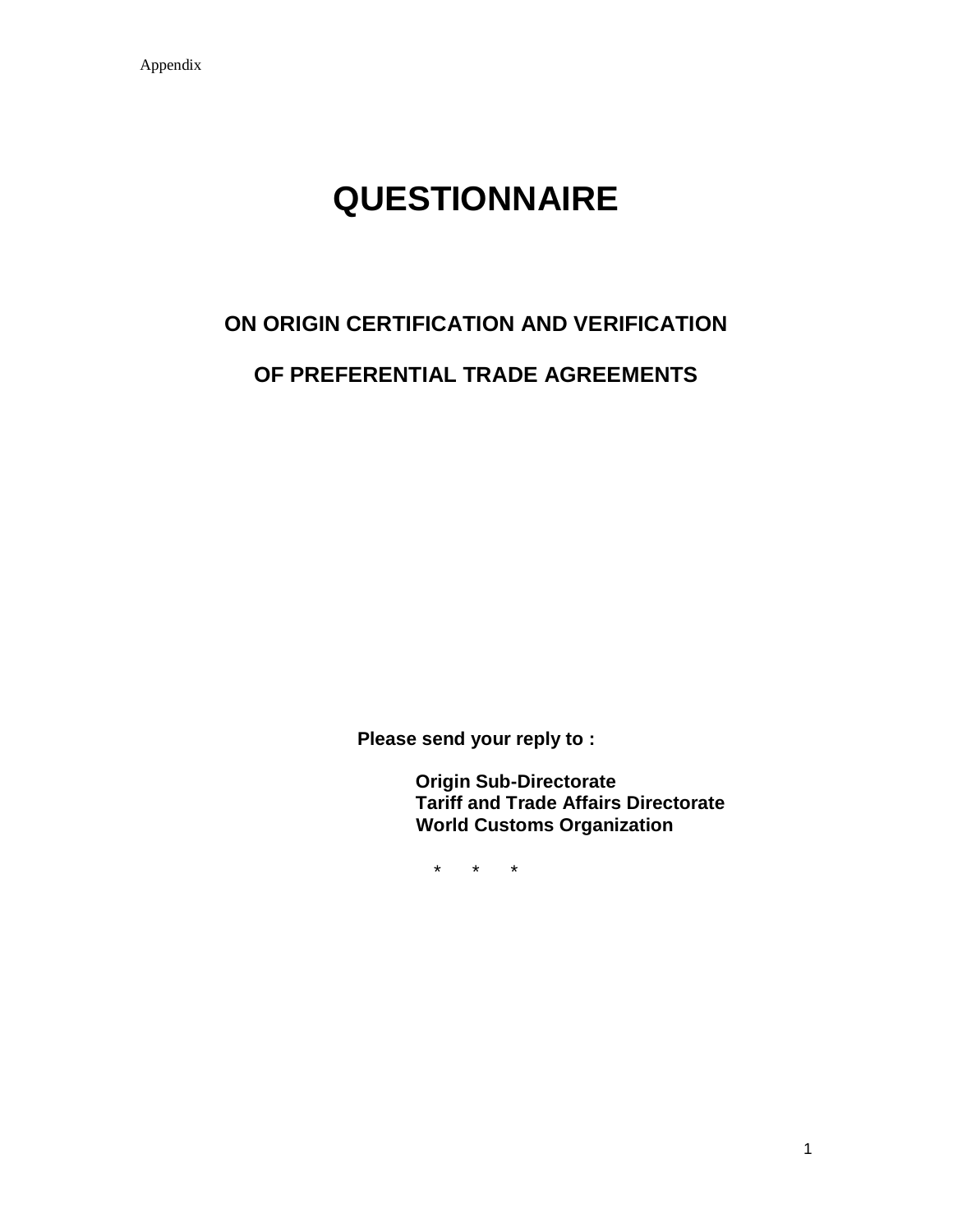#### Appendix

#### Preface

In the context of the global financial crisis and falling duty rates in general, WCO has developed the Revenue Package initiative to assist Members with fair and efficient revenue collection. As a part of the programme, a series of Regional Workshops have been conducted in all six regions of the WCO from November 2009 to May 2010. Based on the outcomes of the Regional Workshops, assistance to Members in controlling and verifying preferential origin has been identified as one of the areas for future work.

To that end, the Secretariat is conducting a survey to have an overview on the various types of certification and verification of preferential origin implemented by Customs administrations and kindly request the Members to fill in the following questionnaire. Information provided in reply to this questionnaire will be analised and used for updating the Comparative Study conducted under the WCO Action Plan on Preferential Rules of Origin and as reference for future technical assistance activities.

\* \* \*

# **General Information**

Country : Department/Division/Section : Contact email address :

Please list all the preferential trade agreements that are in effect and implemented by your Customs administration.

If there is only one agreement in effect, or if all the agreements in effect have same rules of origin in terms of certification and verification procedures, please go straight to Part 1.

If there is more than one type of rules for certification and verification applied for the trade agreements you listed above, please provide answers regarding the most typical type of rules you apply. Please specify which agreements the answers are based on.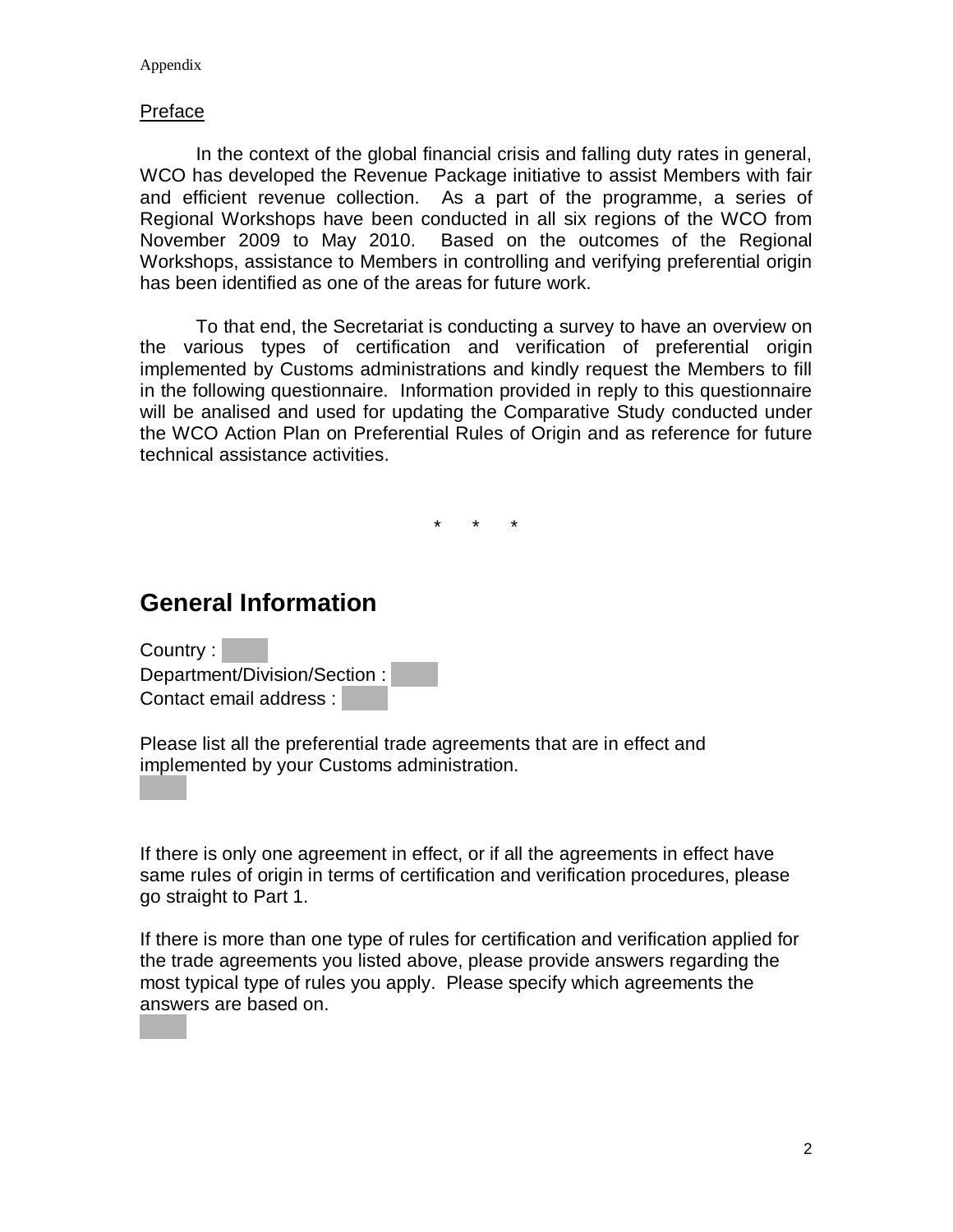# **Part 1 : Proof of Preferential Origin**

1.1. Which type of proof is required to claim for preferential treatment for importation under the agreement ?

certificate of origin

- declaration on invoice
- other, please specify :
- 1.2. Who is the issuer of the proof of origin

chamber of commerce

customs of exporting country exporter producer

importer

other, please specify:

- 1.3. Which format is accepted ? paper **electronic**
- 1.4. Is proof of origin required for every single importation ?

| ×<br>۰.<br>۰.<br>v |
|--------------------|
|                    |

No, please specify the cases for waiver from requirement to present proof of origin :

1.5. Do you accept copy of proof of origin to claim for preferential treatment ? Yes

No, only original is accepted.

1.6. Do you require the original of proof of origin to be sent to the Customs ? Yes

No, importer is required to keep the original.

If Yes, until when do you require the original to be sent to Customs ?

**at the time of import declaration** 

certain time after import, please specify :

1.7. In which cases do you undertake documentary examination of proofs of origin at import clearance with regard to preferential claims under the agreement ?

| lall                   |
|------------------------|
| high risk shipment     |
| <b>random</b>          |
| <b>I</b> none          |
| other, please specify: |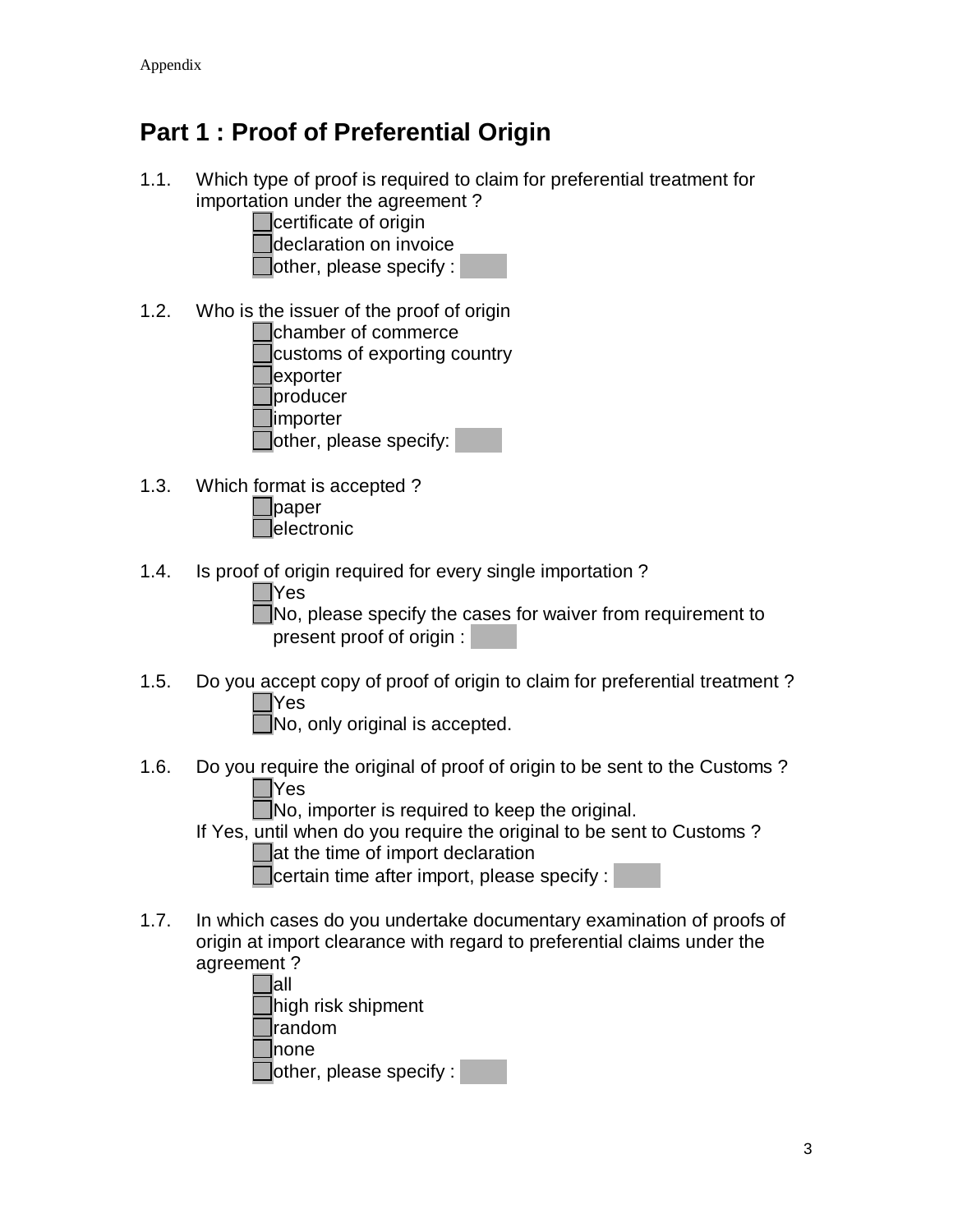1.8. What are the main points that you look at when you conduct documentary examination of the proof of origin?

| $\Box$ stamp                   |  |
|--------------------------------|--|
| $\Box$ signature               |  |
| consistency of the content     |  |
| $\Box$ other, please specify : |  |

# **Part 2: Procedures for Verification of Proofs of Origin**

2.1. What are the main reasons to conduct verification ?

doubt in authenticity of proof

doubt in accuracy of content of proof

random

Tother, please specify :

2.2. To whom is verification request addressed?

| $\Box$ customs in the exporting country |
|-----------------------------------------|
| $\exists$ exporter                      |
| producer                                |
| $\Box$ importer                         |
| $\Box$ other, please specify :          |

2.3. When is verification procedure carried out ?

**before release of goods at import clearance**  $\Box$  after release of goods (if there is time limit, until  $\Box$  days after release)  $\Box$ other, please specify :

2.4. Does your customs administration conduct verification visit to exporting country ?

| Yes                        |  |
|----------------------------|--|
| No                         |  |
| If Yes, whom do you visit? |  |
| exporter                   |  |
| producer                   |  |
| other, please specify:     |  |

2.5. Does your customs administration provide origin information to requesting customs or other authority in the importing country?

| l IYes                 |  |
|------------------------|--|
| L INo                  |  |
| If Yes, on what basis? |  |

preferential trade agreement

bilateral customs mutual assistance agreement

 $\Box$ other, please specify :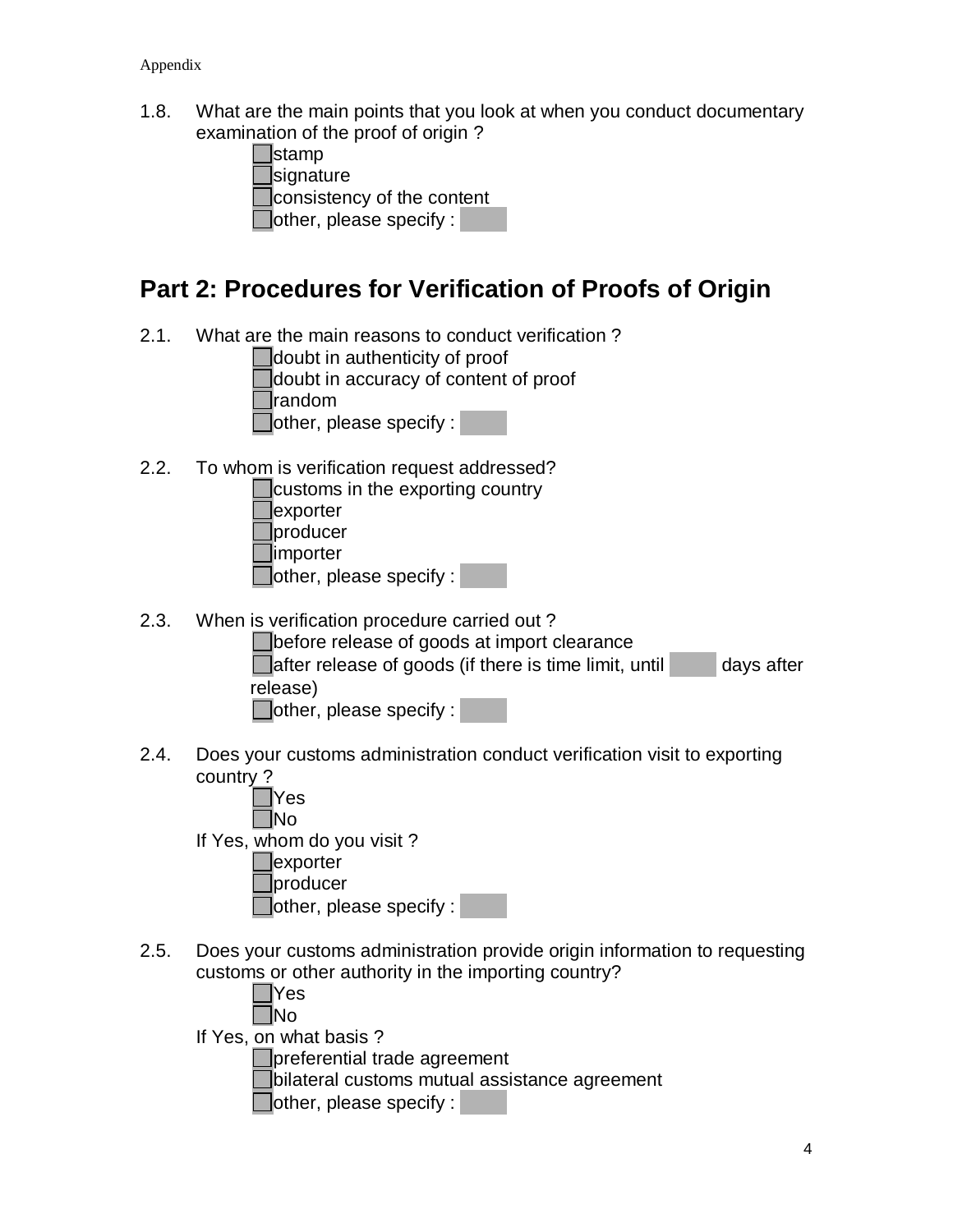2.6. How many verification requests does your customs administration send and/or receive per year ?

| Send:    | requests per year. |
|----------|--------------------|
| Receive: | requests per year  |

2.7. If there has been an origin fraud case identified through verification, do you inform the exporting country about the case ?



2.8. What measures do you have in place to prevent similar origin fraud ?

# **Part 3: Challenges for the Implementation of Preferential ROO**

- 3.1 What are the main challenges your Customs administration faces with regard to the proper implementation of Rules of Origin under preferential trade agreement ?
- 3.2 How do you plan to address the challenges ?
- 3.3 What measures do you have or plan to have in place to raise the capacity of your Customs administration in the area of implementation of preferential Rules of Origin ?

**Thank you for your cooperation.**